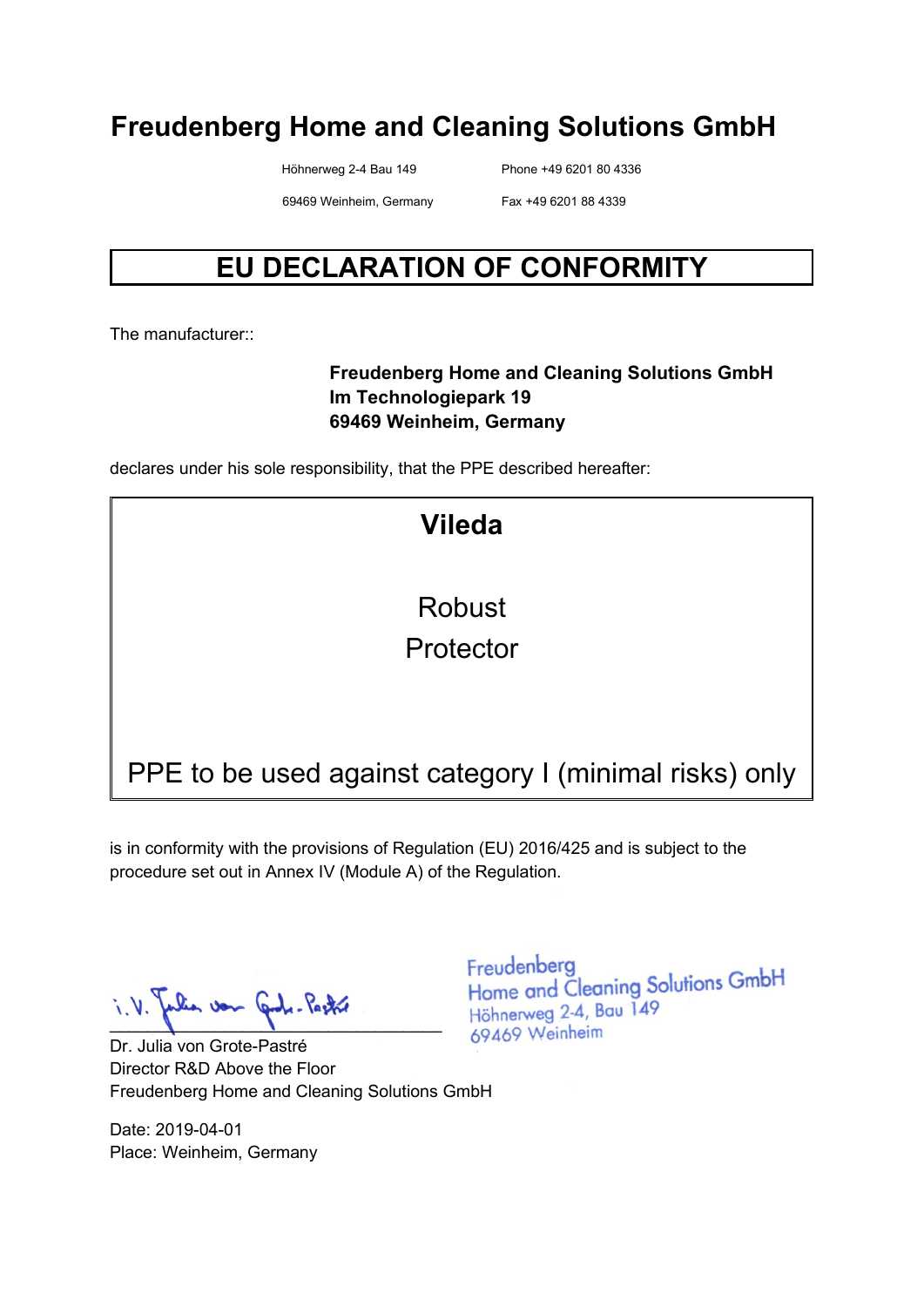Höhnerweg 2-4 Bau 149 Phone +49 6201 80 4336

69469 Weinheim, Germany Fax +49 6201 88 4339

### **ЕО ДЕКЛАРАЦИЯ ЗА СЪОТВЕТСТВИЕ**

Производителят::

#### **Freudenberg Home and Cleaning Solutions GmbH Im Technologiepark 19 69469 Weinheim, Germany**

декларира на своя отговорност, че описаните по-долу ЛПС:

| <b>Vileda</b>                                |
|----------------------------------------------|
|                                              |
| Robust                                       |
| Protector                                    |
|                                              |
|                                              |
|                                              |
| ЛПС за употреба срещу рискове от категория I |
| (минимални рискове)                          |

съответства на разпоредбите на Регламент (ЕС) 2016/425 и е предмет на процедурата, описана в Приложение IV (модул A) на Регламента.

 $i. V.$  Julia von Juli-Pastre

Dr. Julia von Grote-Pastré Director R&D Above the Floor Freudenberg Home and Cleaning Solutions GmbH

Дата: 2019-04-01 Място: Weinheim, Germany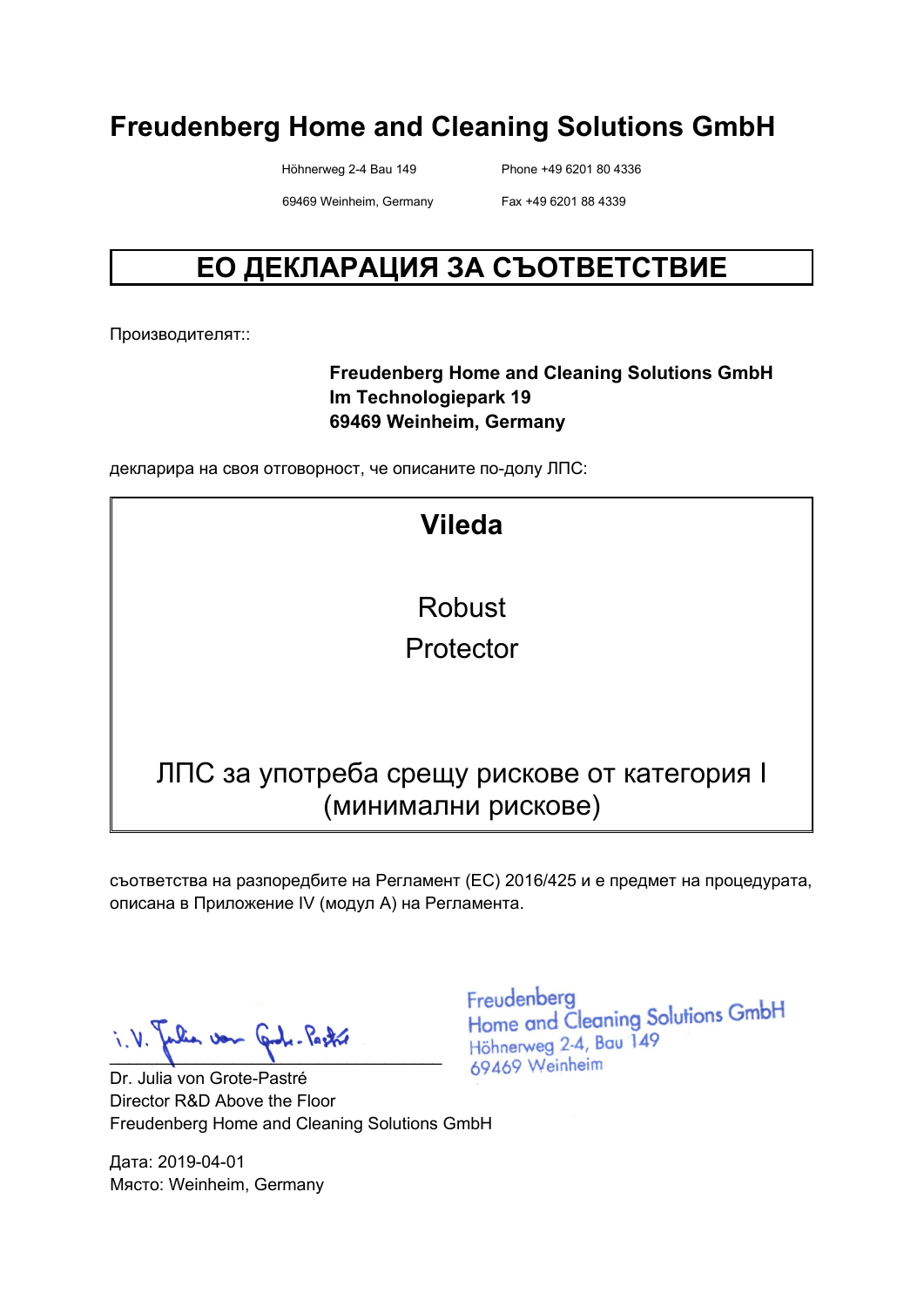Höhnerweg 2-4 Bau 149 Phone +49 6201 80 4336

69469 Weinheim, Germany Fax +49 6201 88 4339

### **DECLARACIÓN UE DE CONFORMIDAD**

El fabricante::

#### **Freudenberg Home and Cleaning Solutions GmbH Im Technologiepark 19 69469 Weinheim, Germany**

declara bajo su única responsabilidad que el EPI descrito a continuación:

| <b>Vileda</b>                                                                  |
|--------------------------------------------------------------------------------|
|                                                                                |
| Robust                                                                         |
| Protector                                                                      |
|                                                                                |
|                                                                                |
| EPI para proteger contra riesgos de categoría l<br>solamente (riesgos mínimos) |

es conforme con las siguientes disposiciones del Reglamento (UE) 2016/425 y está sujeto al procedimiento establecido en el anexo IV (módulo A) del Reglamento.

Julia von Juli-Pastri

Dr. Julia von Grote-Pastré Director R&D Above the Floor Freudenberg Home and Cleaning Solutions GmbH

Fecha: 2019-04-01 Lugar: Weinheim, Germany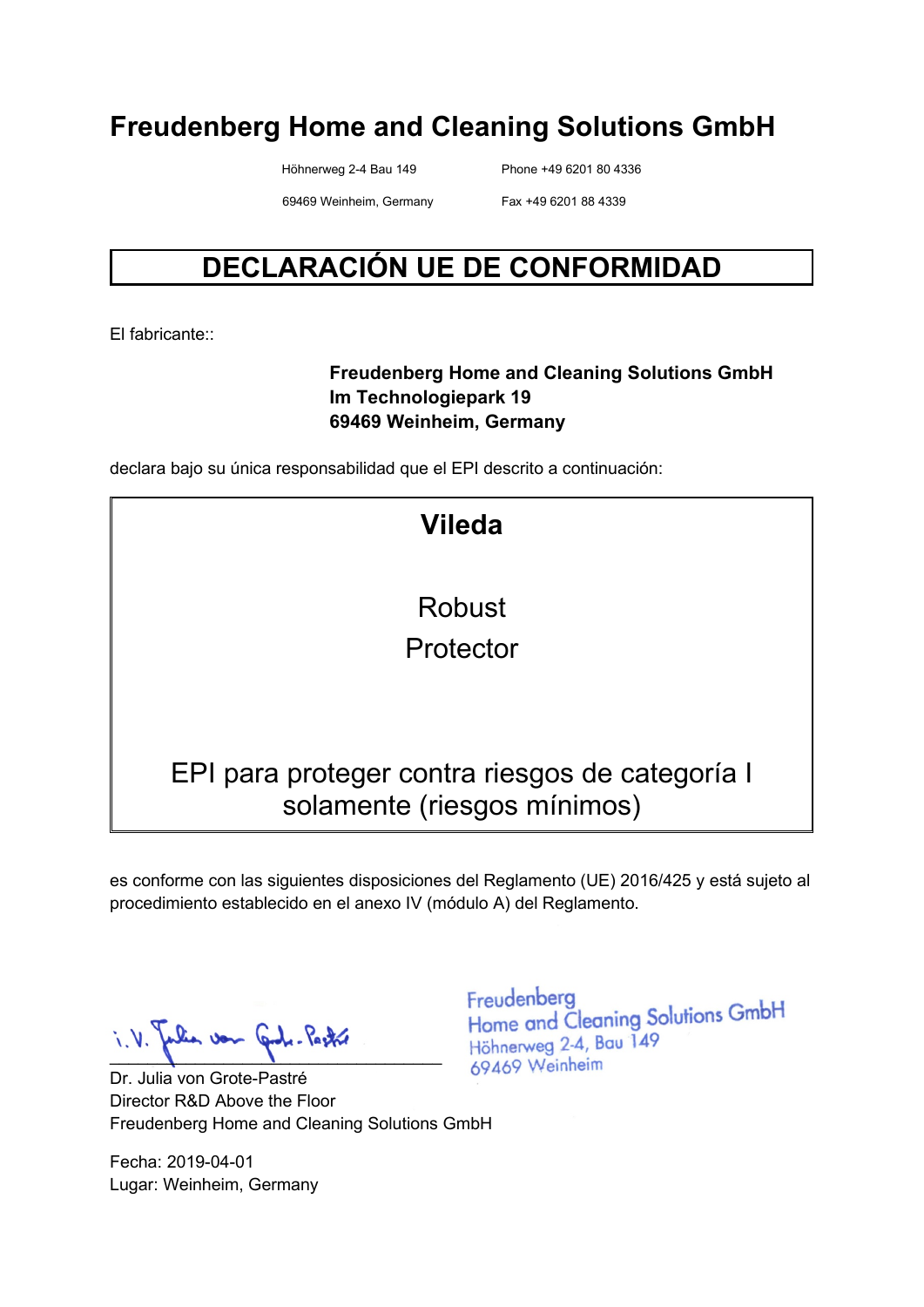Höhnerweg 2-4 Bau 149 Phone +49 6201 80 4336

69469 Weinheim, Germany Fax +49 6201 88 4339

### **EU PROHLÁŠENÍ O SHODĚ**

Výrobce::

#### **Freudenberg Home and Cleaning Solutions GmbH Im Technologiepark 19 69469 Weinheim, Germany**

na vlastní odpovědnost prohlašuje, že OOP dále popsané:

| <b>Vileda</b>                                |
|----------------------------------------------|
| Robust                                       |
|                                              |
| Protector                                    |
|                                              |
|                                              |
|                                              |
| OOP, které budou použity pouze proti rizikům |
| kategorie I (minimální rizika)               |

je v souladu s ustanoveními směrnice (EU) 2016/425 a je předmětem postupu stanoveného v příloze IV (modul A) směrnice.

Julia von Juli-Pastró

Dr. Julia von Grote-Pastré Director R&D Above the Floor Freudenberg Home and Cleaning Solutions GmbH

Datum: 2019-04-01 Místo: Weinheim, Germany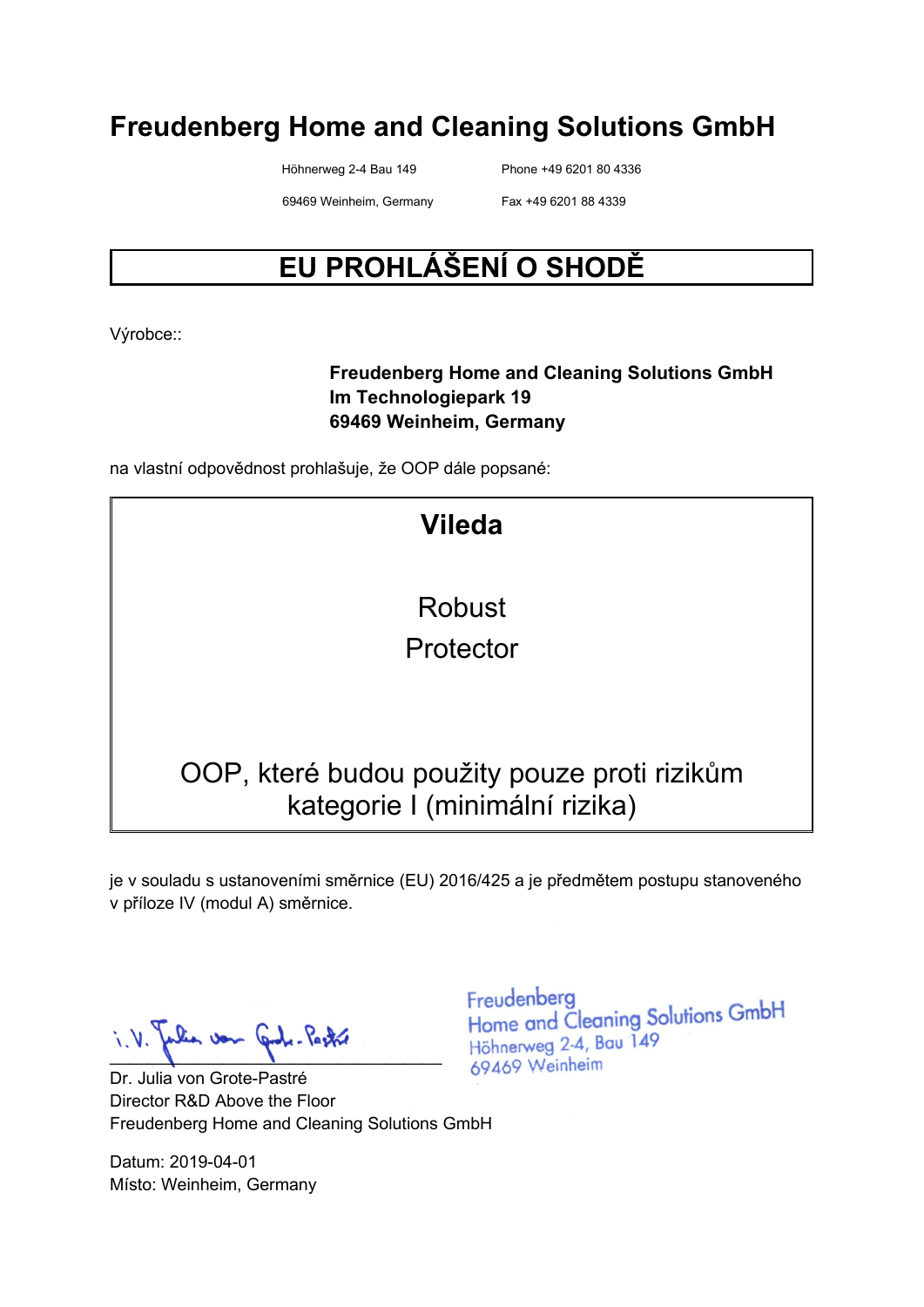Höhnerweg 2-4 Bau 149 Phone +49 6201 80 4336

69469 Weinheim, Germany Fax +49 6201 88 4339

### **EU-OVERENSSTEMMELSESERKLÆRING**

Producenten::

#### **Freudenberg Home and Cleaning Solutions GmbH Im Technologiepark 19 69469 Weinheim, Germany**

erklærer under eneansvar, at PPE, der er beskrevet i det følgende:

| <b>Vileda</b>                                     |
|---------------------------------------------------|
|                                                   |
| Robust                                            |
| Protector                                         |
|                                                   |
|                                                   |
| PPE, der udelukkende skal anvendes til kategori I |
| (minimale risici)                                 |

er i overensstemmelse med bestemmelserne i Forordning (EU) 2016/425 og er underlagt proceduren, der er fastlagt i Bilag IV (Modul A) i forordningen.

Julia von Gode-Pastre

Dr. Julia von Grote-Pastré Director R&D Above the Floor Freudenberg Home and Cleaning Solutions GmbH

Dato: 2019-04-01 Sted: Weinheim, Germany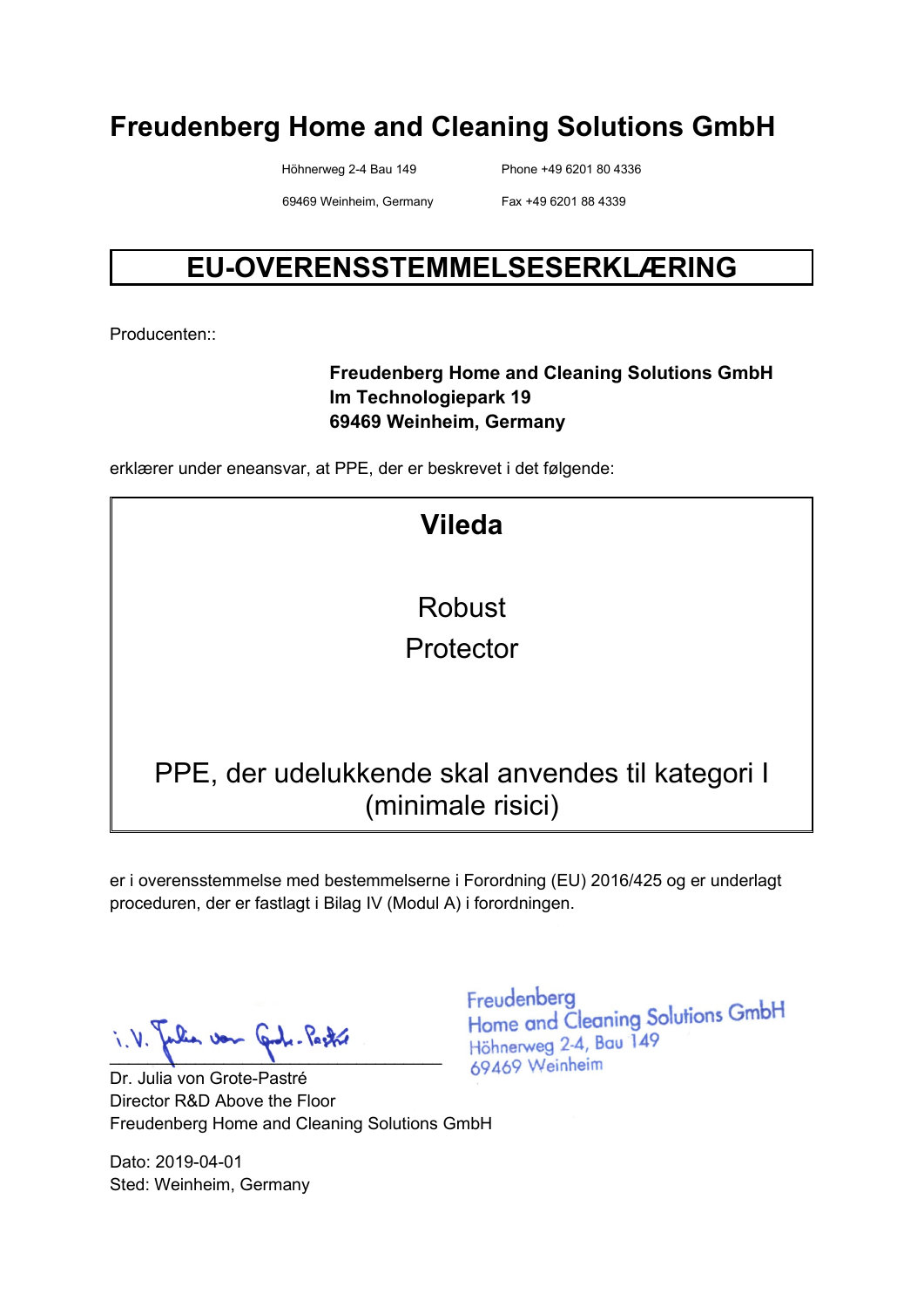Höhnerweg 2-4 Bau 149 Phone +49 6201 80 4336

69469 Weinheim, Germany Fax +49 6201 88 4339

### **EU-KONFORMITÄTSERKLÄRUNG**

Der Hersteller<sup>..</sup>

#### **Freudenberg Home and Cleaning Solutions GmbH Im Technologiepark 19 69469 Weinheim, Germany**

erklärt in alleiniger Verantwortung, dass die nachstehend beschriebene PSA:

**Vileda** Robust Protector PSA für die ausschließliche Verwendung gemäß Kategorie I (minimale Risiken)

die Vorschriften der Verordnung (EU) 2016/425 erfüllt und dem im Anhang IV (Modul A) beschriebenen Verfahren unterliegt.

Julia var Gode-Pastre

Dr. Julia von Grote-Pastré Director R&D Above the Floor Freudenberg Home and Cleaning Solutions GmbH

Datum: 2019-04-01 Ort: Weinheim, Germany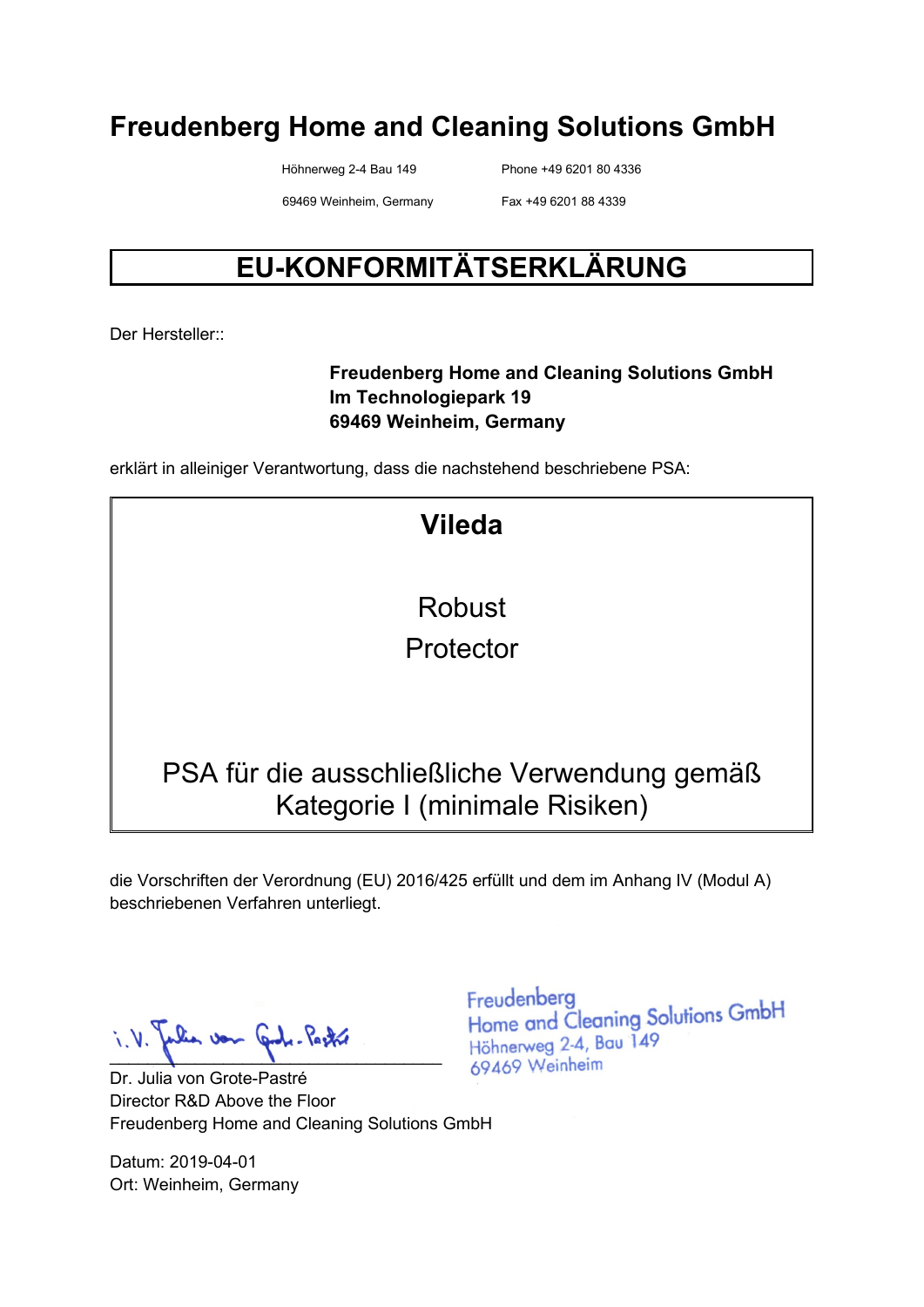Höhnerweg 2-4 Bau 149 Phone +49 6201 80 4336

69469 Weinheim, Germany Fax +49 6201 88 4339

### **EL-I VASTAVUSDEKLARATSIOON**

Tootja::

#### **Freudenberg Home and Cleaning Solutions GmbH Im Technologiepark 19 69469 Weinheim, Germany**

kinnitab oma ainuvastutusel, et käesolevalt kirjeldatud IKV:

**Vileda** Robust Protector IKV, mida kasutatakse ainult I kategooria ohtude vastu (minimaalsed ohud)

vastab määruse (EL) 2016/425 sätetele ja peab läbima määruse Lisas IV (Moodul A) sätestatud protseduuri.

Julia von Carl. Pastró

Dr. Julia von Grote-Pastré Director R&D Above the Floor Freudenberg Home and Cleaning Solutions GmbH

Kuupäev: 2019-04-01 Koht: Weinheim, Germany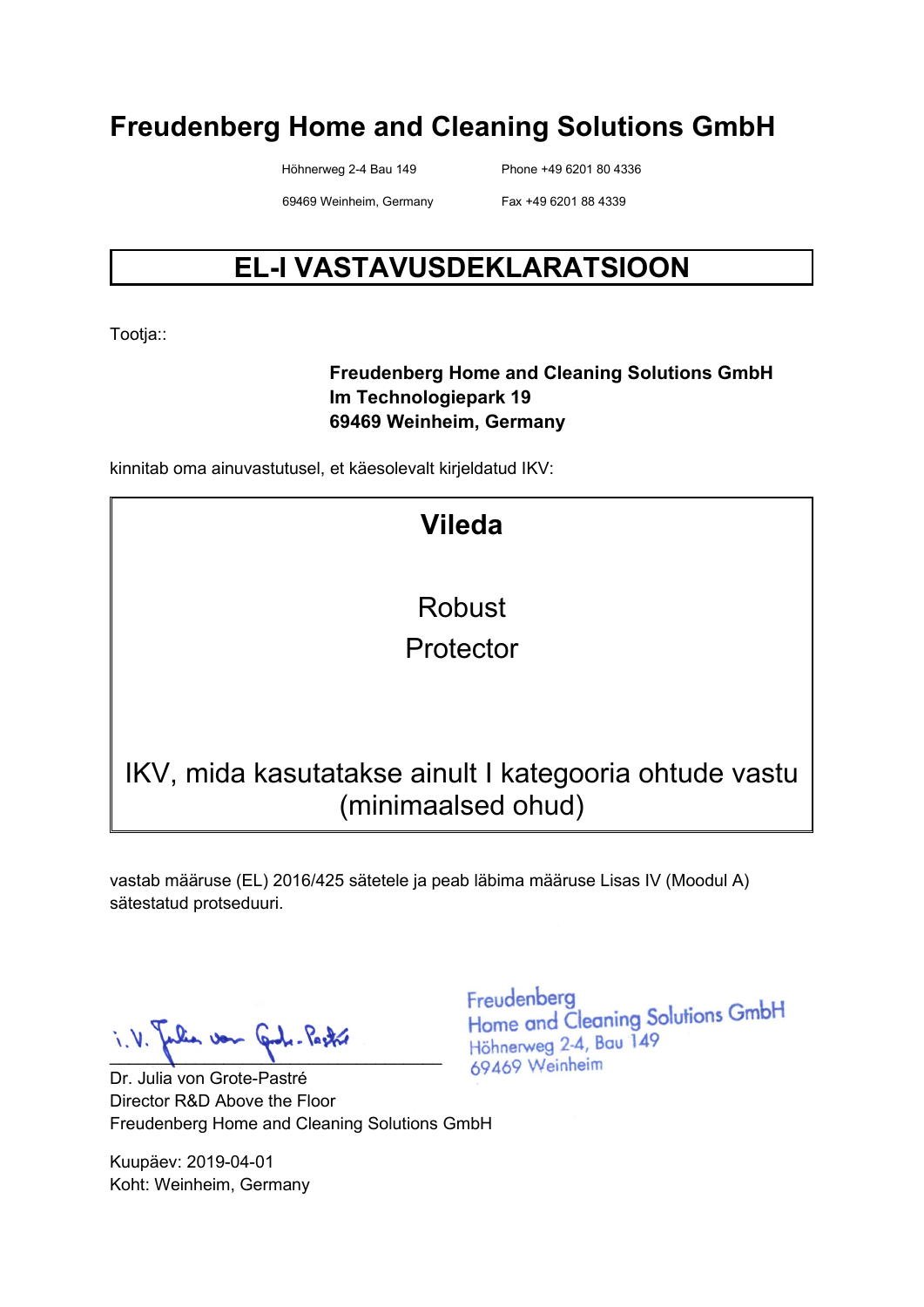Höhnerweg 2-4 Bau 149 Phone +49 6201 80 4336

69469 Weinheim, Germany Fax +49 6201 88 4339

### **ΔΗΛΩΣΗ ΣΥΜΜΟΡΦΩΣΗΣ ΕΕ**

Ο κατασκευαστής::

#### **Freudenberg Home and Cleaning Solutions GmbH Im Technologiepark 19 69469 Weinheim, Germany**

δηλώνει με αποκλειστική του ευθύνη ότι το μέσο ατομικής προστασίας που περιγράφεται κάτωθι:

## **Vileda** Robust Protector Μέσο ατομικής προστασίας για προστασία από κινδύνους κατηγορίας I (ήσσονος σημασίας) μόνο

συμμορφώνεται προς τις διατάξεις του κανονισμού (ΕΕ) 2016/425 και υπόκειται στη διαδικασία που ορίζεται στο Παράρτημα IV (Ενότητα Α) του κανονισμού.

falia von Gode-Pastre

Dr. Julia von Grote-Pastré Director R&D Above the Floor Freudenberg Home and Cleaning Solutions GmbH

Ημερομηνία: 2019-04-01 Τόπος: Weinheim, Germany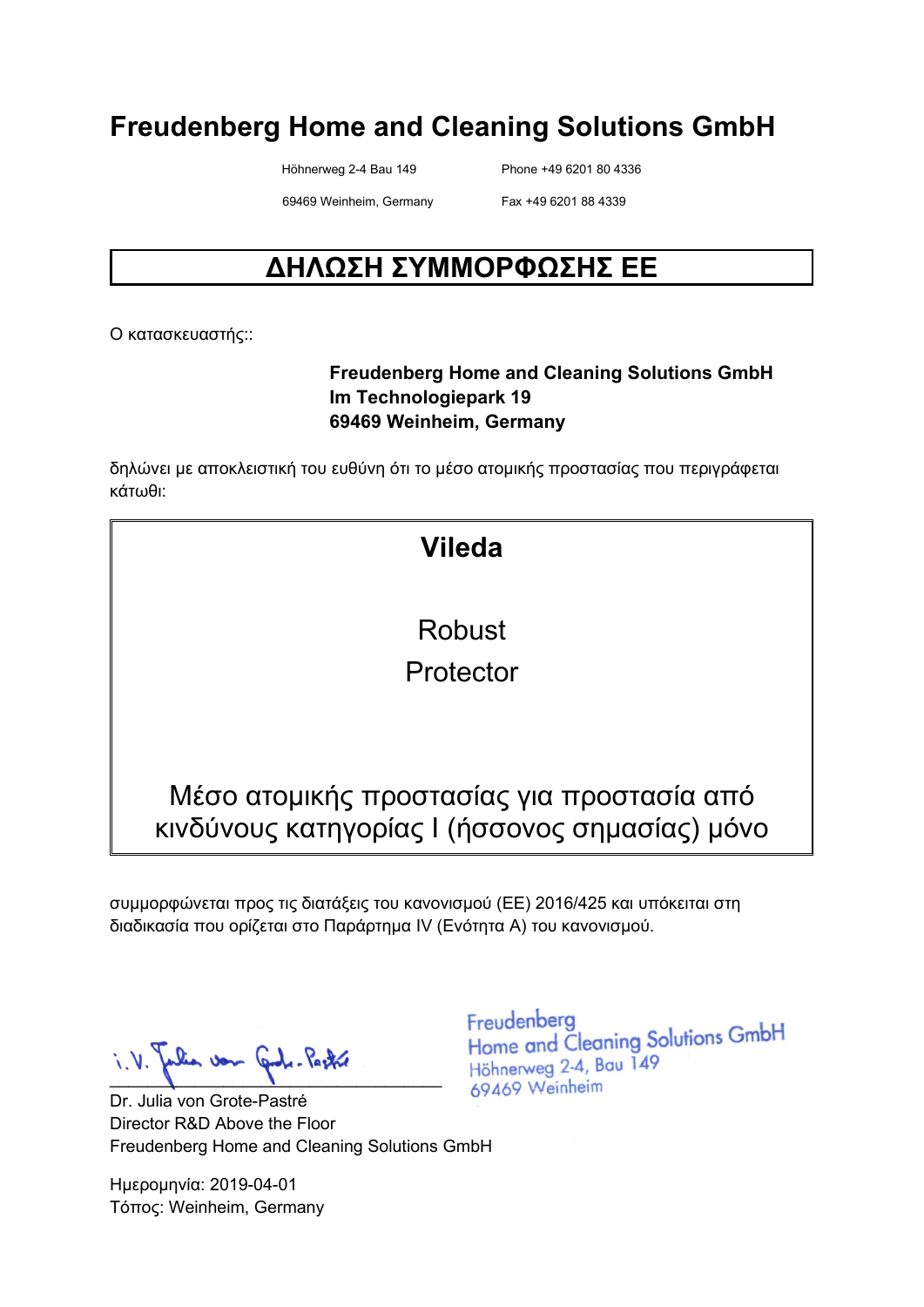Höhnerweg 2-4 Bau 149 Phone +49 6201 80 4336

69469 Weinheim, Germany Fax +49 6201 88 4339

### **DÉCLARATION EU DE CONFORMITÉ**

Le fabricant :

#### **Freudenberg Home and Cleaning Solutions GmbH Im Technologiepark 19 69469 Weinheim, Germany**

déclare sous sa seule responsabilité que l'EPI décrit ci-après:

est en conformité avec les dispositions du Règlement (UE) 2016/425 et doit se soumettre à la procédure établie dans l'Annexe IV (Module A) du Règlement.

Julia von Juli-Pastri

Dr. Julia von Grote-Pastré Director R&D Above the Floor Freudenberg Home and Cleaning Solutions GmbH

Date: 2019-04-01 Lieu: Weinheim, Germany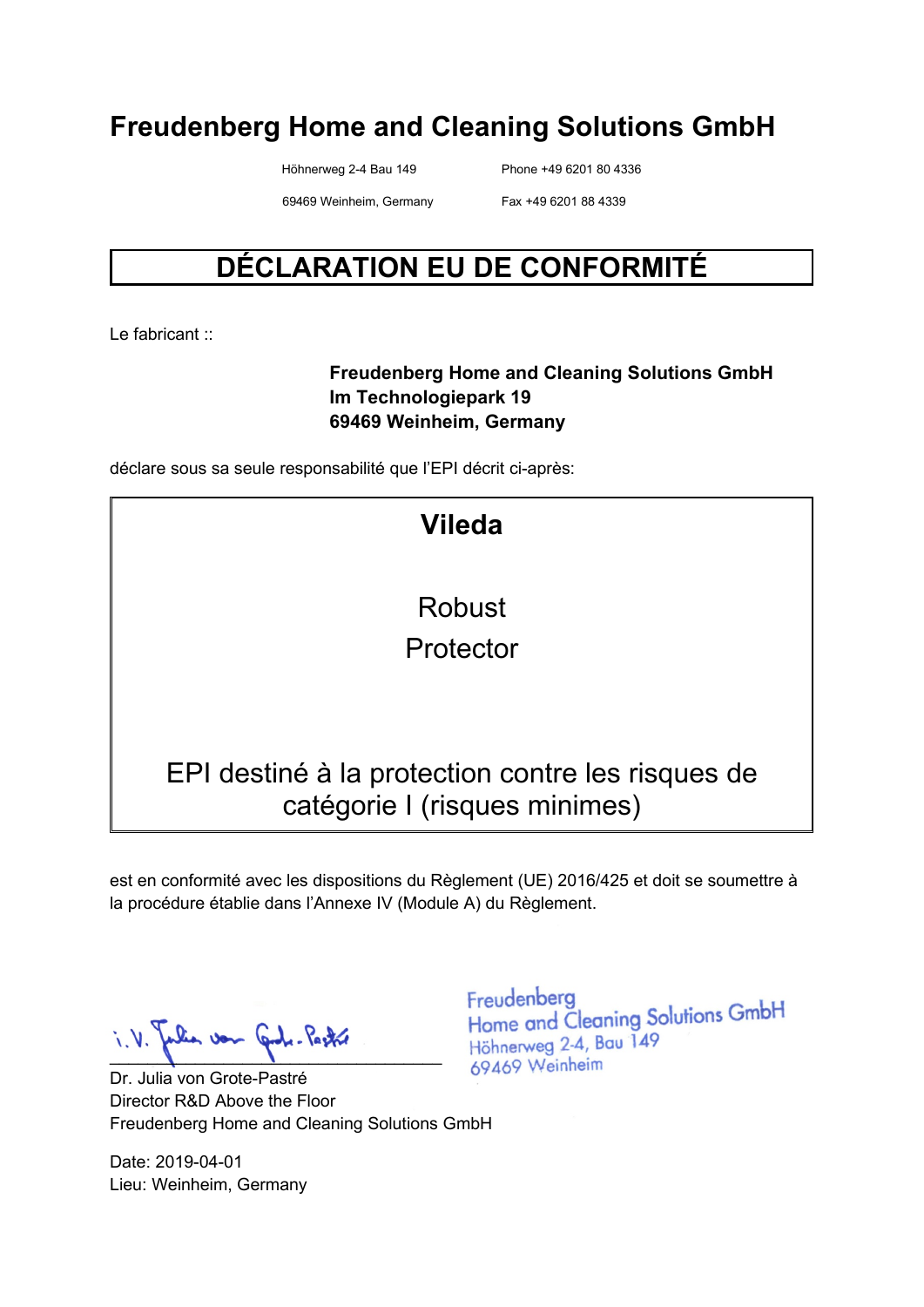Höhnerweg 2-4 Bau 149 Phone +49 6201 80 4336

69469 Weinheim, Germany Fax +49 6201 88 4339

### **DEARBHÚ COMHRÉIREACHTA AE**

Déanann an monaróir::

#### **Freudenberg Home and Cleaning Solutions GmbH Im Technologiepark 19 69469 Weinheim, Germany**

a dhearbhú, as a stuaim féin agus é féin amháin freagrach, maidir leis an TCP a thuairiscítear anseo ina dhiaidh seo:

| <b>Vileda</b>                                                    |
|------------------------------------------------------------------|
| <b>Robust</b>                                                    |
| Protector                                                        |
|                                                                  |
| TCP atá le húsáid in aghaidh rioscaí chatagóir I<br>(íosrioscaí) |
|                                                                  |

go bhfuil sé i gcomhréir le forálacha Rialachán (AE) 2016/425 agus go bhfuil sé faoi réir an nós imeachta atá leagtha amach in Iarscríbhinn IV (Modúl A) den Rialachán.

Julia von Gode-Pastre

Dr. Julia von Grote-Pastré Director R&D Above the Floor Freudenberg Home and Cleaning Solutions GmbH

Dáta: 2019-04-01 Áit: Weinheim, Germany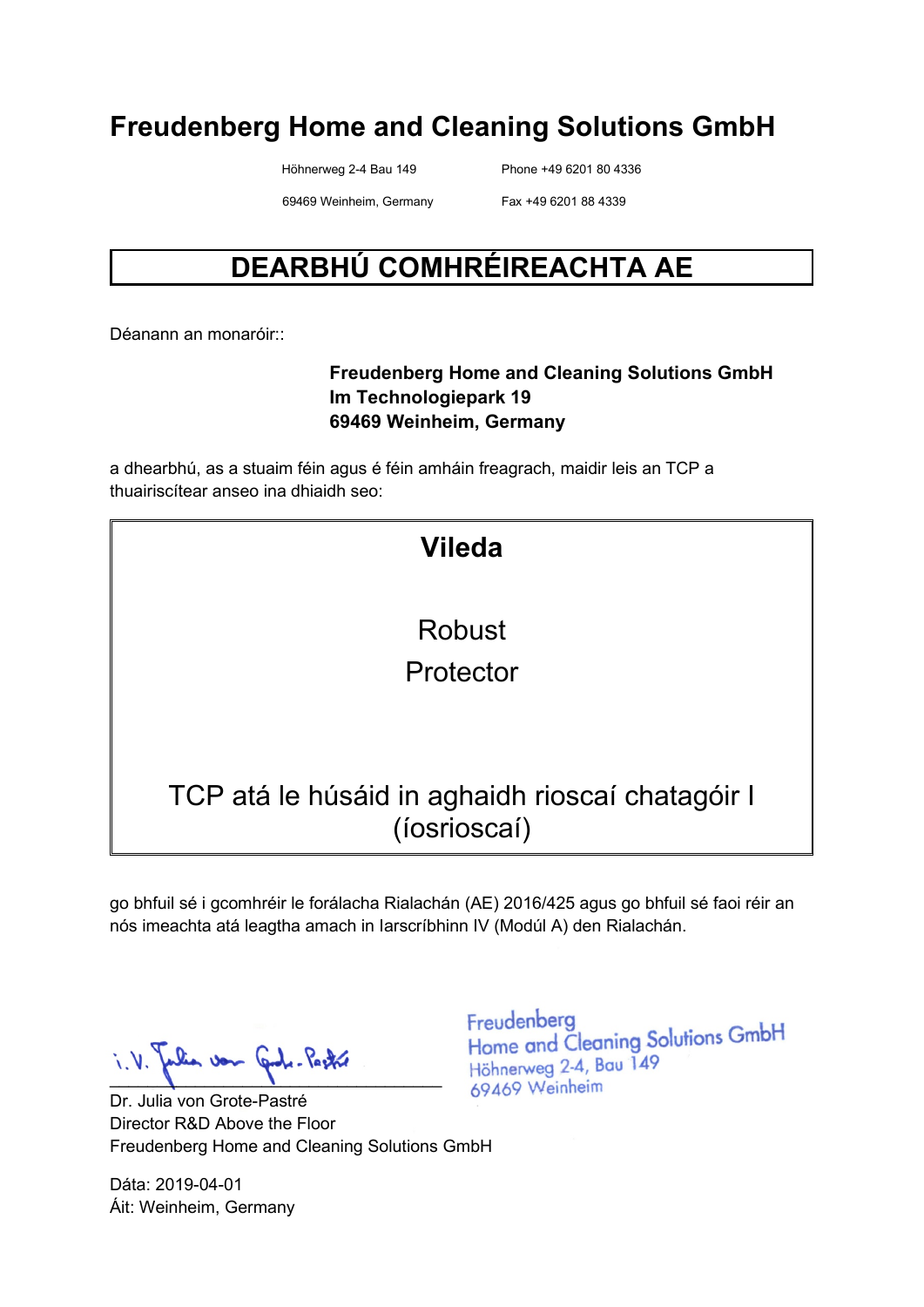Höhnerweg 2-4 Bau 149 Phone +49 6201 80 4336

69469 Weinheim, Germany Fax +49 6201 88 4339

### **IZJAVA O SUKLADNOSTI ZA EU**

Proizvođač<sup>::</sup>

#### **Freudenberg Home and Cleaning Solutions GmbH Im Technologiepark 19 69469 Weinheim, Germany**

izjavljuje pod svojom isključivom odgovornosti da je osobna zaštitna oprema opisana u nastavku:

### **Vileda**

Robust

Protector

Osobna zaštitna oprema koja se mora koristiti samo u slučaju opasnosti kategorije I (minimalna opasnost)

u skladu je s propisima Odredbe (EU) 2016/425 i predmet postupka navedenog u Dodatku IV (Modul A) Odredbe.

Julia von Gode-Pastre  $\blacksquare$ 

Dr. Julia von Grote-Pastré Director R&D Above the Floor Freudenberg Home and Cleaning Solutions GmbH

Datum: 2019-04-01 Mjesto: Weinheim, Germany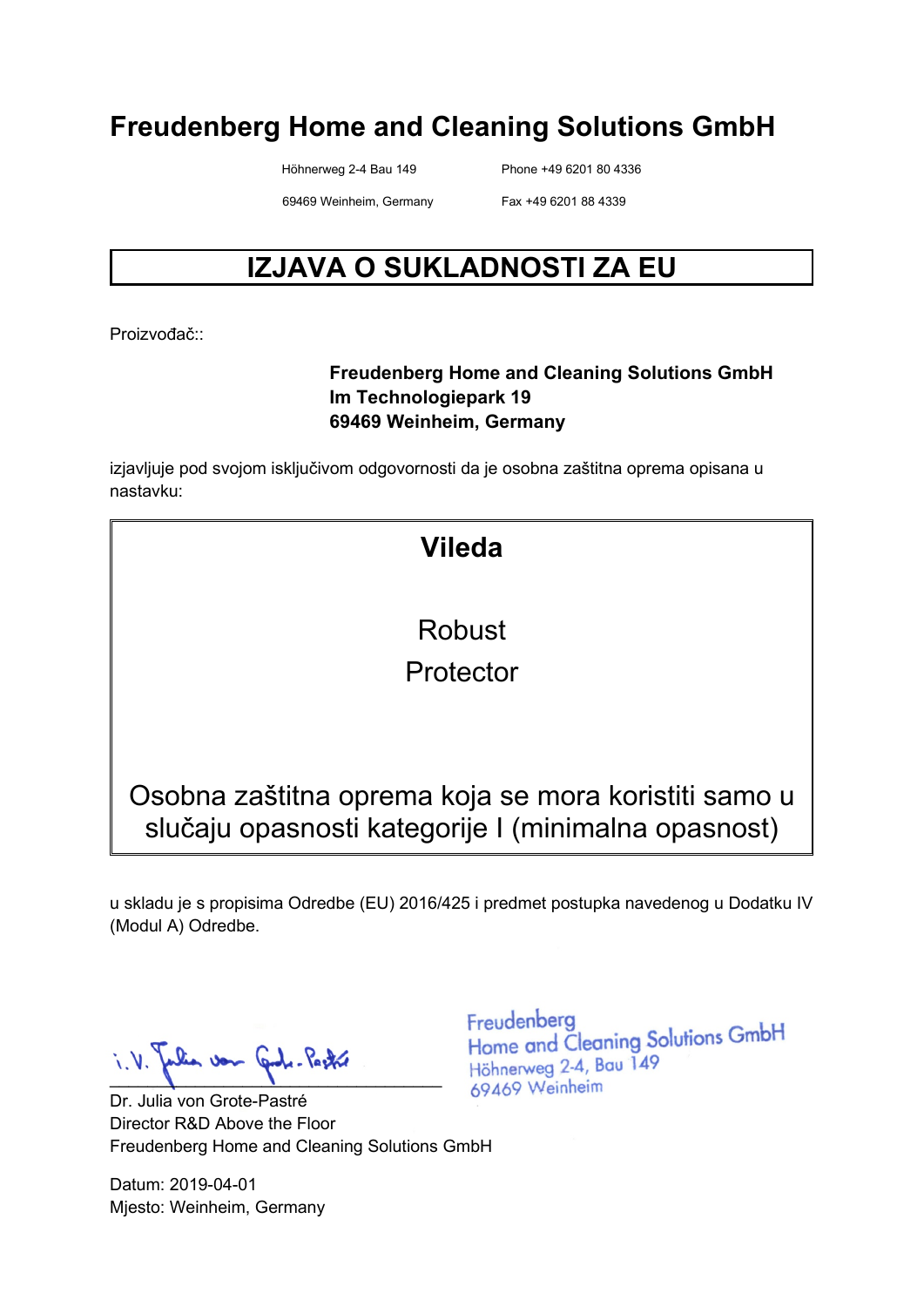Höhnerweg 2-4 Bau 149 Phone +49 6201 80 4336

69469 Weinheim, Germany Fax +49 6201 88 4339

### **DICHIARAZIONE DI CONFORMITÀ UE**

Il fabbricante::

#### **Freudenberg Home and Cleaning Solutions GmbH Im Technologiepark 19 69469 Weinheim, Germany**

dichiara sotto la propria e unica responsabilità che il DPI descritto di seguito:

| <b>Vileda</b>                                                                |
|------------------------------------------------------------------------------|
|                                                                              |
| Robust                                                                       |
| Protector                                                                    |
|                                                                              |
|                                                                              |
| DPI da utilizzare per proteggere da rischi di categoria I<br>(rischi minimi) |

è conforme alle disposizioni del regolamento (UE) 2016/425 ed è soggetto alla procedura di cui all'allegato IV (modulo A) al regolamento.

Julia von Juli-Pastri

Dr. Julia von Grote-Pastré Director R&D Above the Floor Freudenberg Home and Cleaning Solutions GmbH

Data: 2019-04-01 Luogo: Weinheim, Germany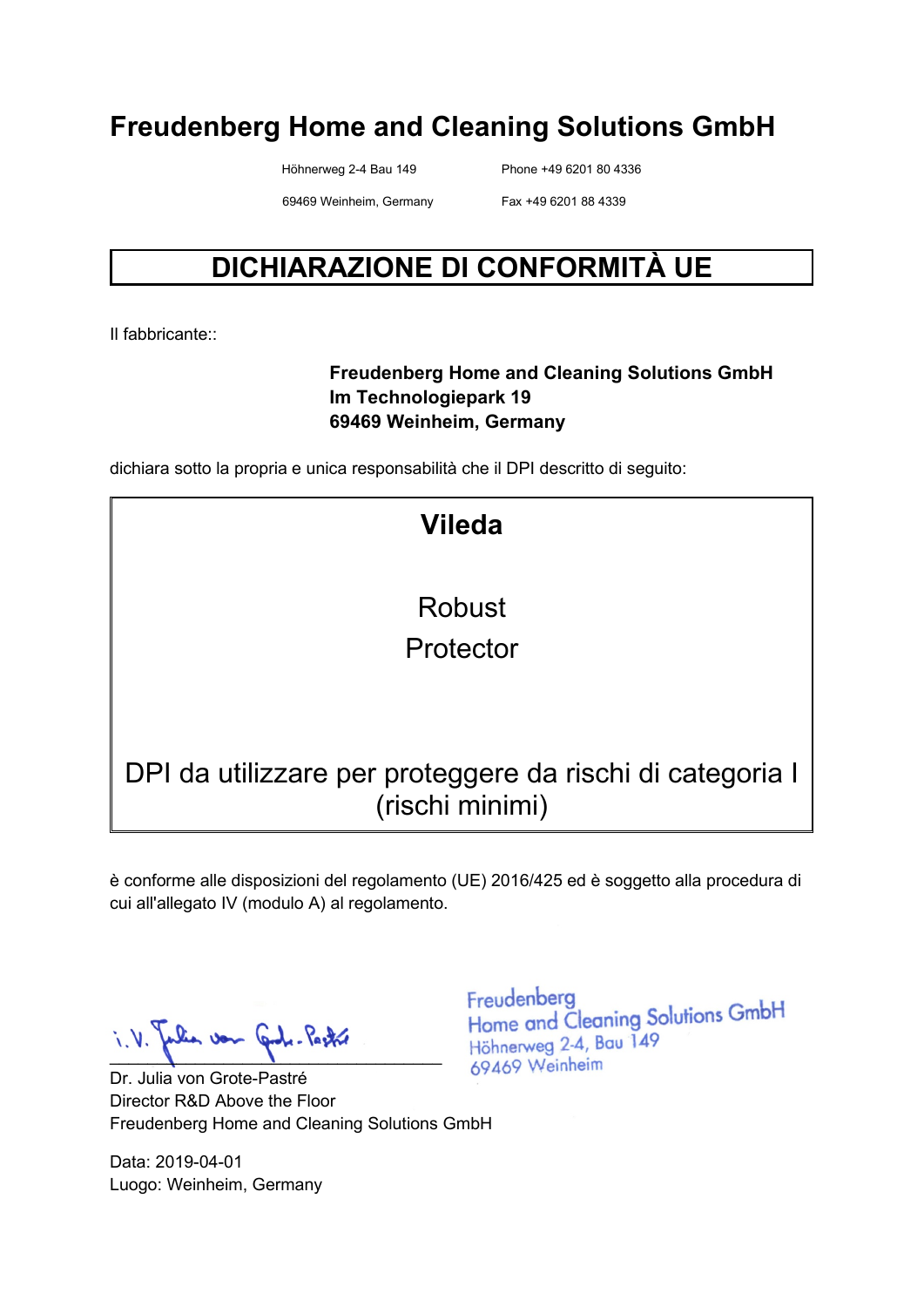Höhnerweg 2-4 Bau 149 Phone +49 6201 80 4336

69469 Weinheim, Germany Fax +49 6201 88 4339

### **ES ATBILSTĪBAS DEKLARĀCIJA**

Ražotājs:

#### **Freudenberg Home and Cleaning Solutions GmbH Im Technologiepark 19 69469 Weinheim, Germany**

paziņo uz savu atbildību, ka IAL, kas aprakstīts turpmāk:

| <b>Vileda</b>                                 |
|-----------------------------------------------|
| <b>Robust</b>                                 |
| Protector                                     |
|                                               |
| IAL, kas jāizmanto pret I kategorijas riskiem |

atbilst Regulas (ES) 2016/425 noteikumiem un uz to attiecas Regulas IV pielikumā (A modulis) noteiktā procedūra.

La von  $\blacksquare$ 

Dr. Julia von Grote-Pastré Director R&D Above the Floor Freudenberg Home and Cleaning Solutions GmbH

Datums: 2019-04-01 Vieta: Weinheim, Germany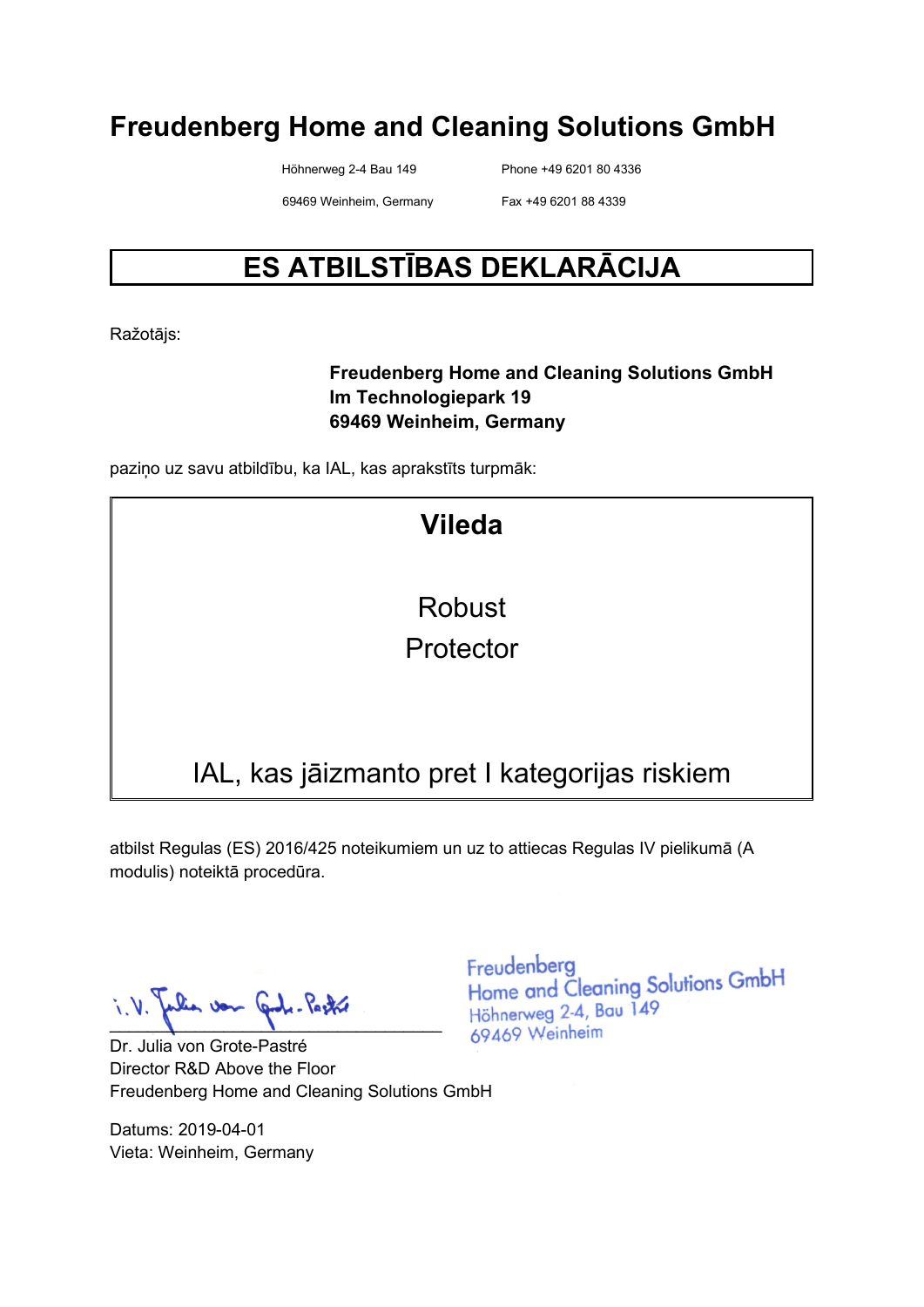Höhnerweg 2-4 Bau 149 Phone +49 6201 80 4336

69469 Weinheim, Germany Fax +49 6201 88 4339

### **ES ATITIKTIES DEKLARACIJA**

Gamintojas::

#### **Freudenberg Home and Cleaning Solutions GmbH Im Technologiepark 19 69469 Weinheim, Germany**

prisiimdamas visą atsakomybę pareiškia, kad toliau aprašytos AAP:

| <b>Vileda</b>                                                            |
|--------------------------------------------------------------------------|
| Robust                                                                   |
| Protector                                                                |
|                                                                          |
| AAP skirtos naudoti tik esant I rizikos kategorijai<br>(minimali rizika) |

atitinka Reglamento (ES) 2016/425 nuostatas ir joms taikoma procedūra, nustatyta Reglamento IV priede (A modulis).

Jalia von Juli-Pastri

Dr. Julia von Grote-Pastré Director R&D Above the Floor Freudenberg Home and Cleaning Solutions GmbH

Data: 2019-04-01 Vieta: Weinheim, Germany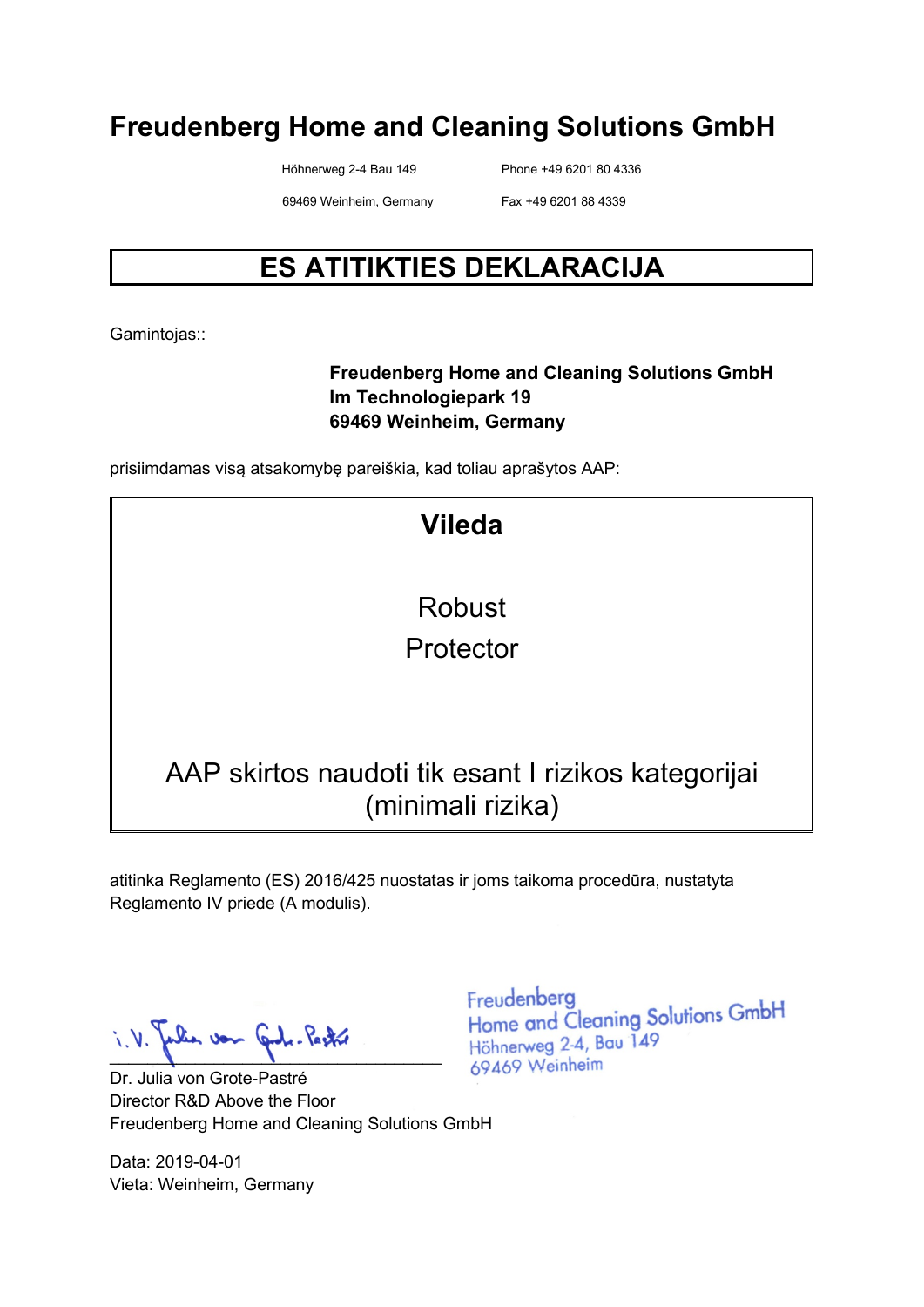Höhnerweg 2-4 Bau 149 Phone +49 6201 80 4336

69469 Weinheim, Germany Fax +49 6201 88 4339

### **EU MEGFELELŐSÉGI NYILATKOZAT**

A gyártó::

#### **Freudenberg Home and Cleaning Solutions GmbH Im Technologiepark 19 69469 Weinheim, Germany**

kizárólagos felelőssége tudatában nyilatkozik arról, hogy az alább meghatározott PPE:

| <b>Vileda</b>                                                             |
|---------------------------------------------------------------------------|
|                                                                           |
| Robust                                                                    |
| Protector                                                                 |
|                                                                           |
|                                                                           |
| csak I. kategóriájú (minimális) kockázatok elleni<br>használatra való PPE |

megfelel a 2016/425 (EU) Rendelet követelményeinek, és vonatkozik rá a Rendelet IV. mellékletében (A modul) meghatározott eljárás.

Julia von Gode-Pastre

Dr. Julia von Grote-Pastré Director R&D Above the Floor Freudenberg Home and Cleaning Solutions GmbH

Dátum: 2019-04-01 Hely: Weinheim, Germany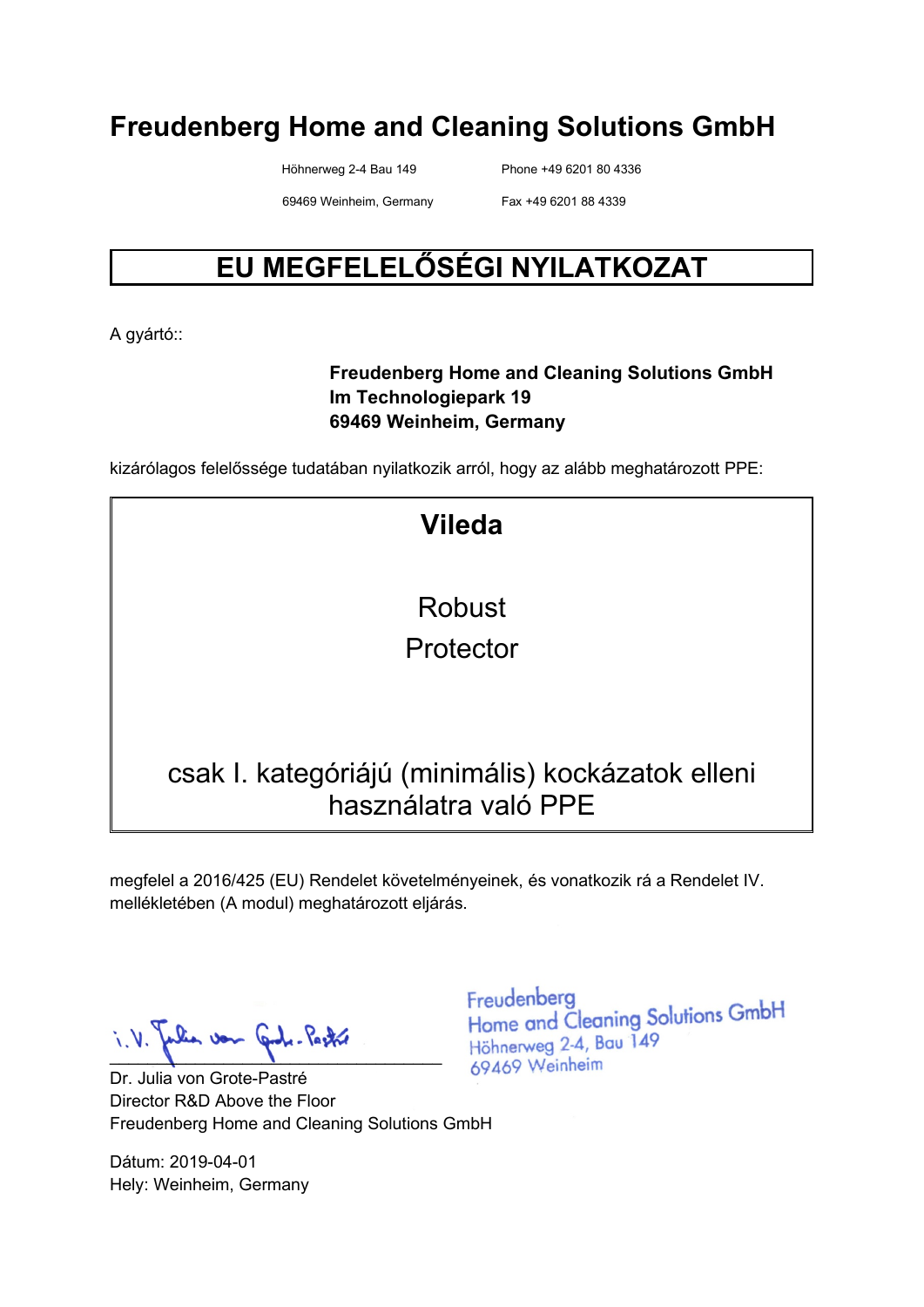Höhnerweg 2-4 Bau 149 Phone +49 6201 80 4336

69469 Weinheim, Germany Fax +49 6201 88 4339

### **DIKJARAZZJONI TA' KONFORMITÀ TAL-UE**

Il-manifattur::

#### **Freudenberg Home and Cleaning Solutions GmbH Im Technologiepark 19 69469 Weinheim, Germany**

jiddikjara fuq ir-responsabbiltà unika tiegħu, li l-PPE deskritt hawn taħt:

| <b>Vileda</b>                                                         |
|-----------------------------------------------------------------------|
| Robust                                                                |
|                                                                       |
| Protector                                                             |
|                                                                       |
|                                                                       |
| PPE li se jintuża kontra r-riskji ta' kategorija I (riskji<br>minimi) |

huwa konformi mad-dispożizzjonijiet tar-Regolament (UE) 2016/425 u huwa suġġett għallproċedura stabbilita fl-Anness IV (Modulu A) tar-Regolament.

Julia von Juli-Pastri

Dr. Julia von Grote-Pastré Director R&D Above the Floor Freudenberg Home and Cleaning Solutions GmbH

Data: 2019-04-01 Post: Weinheim, Germany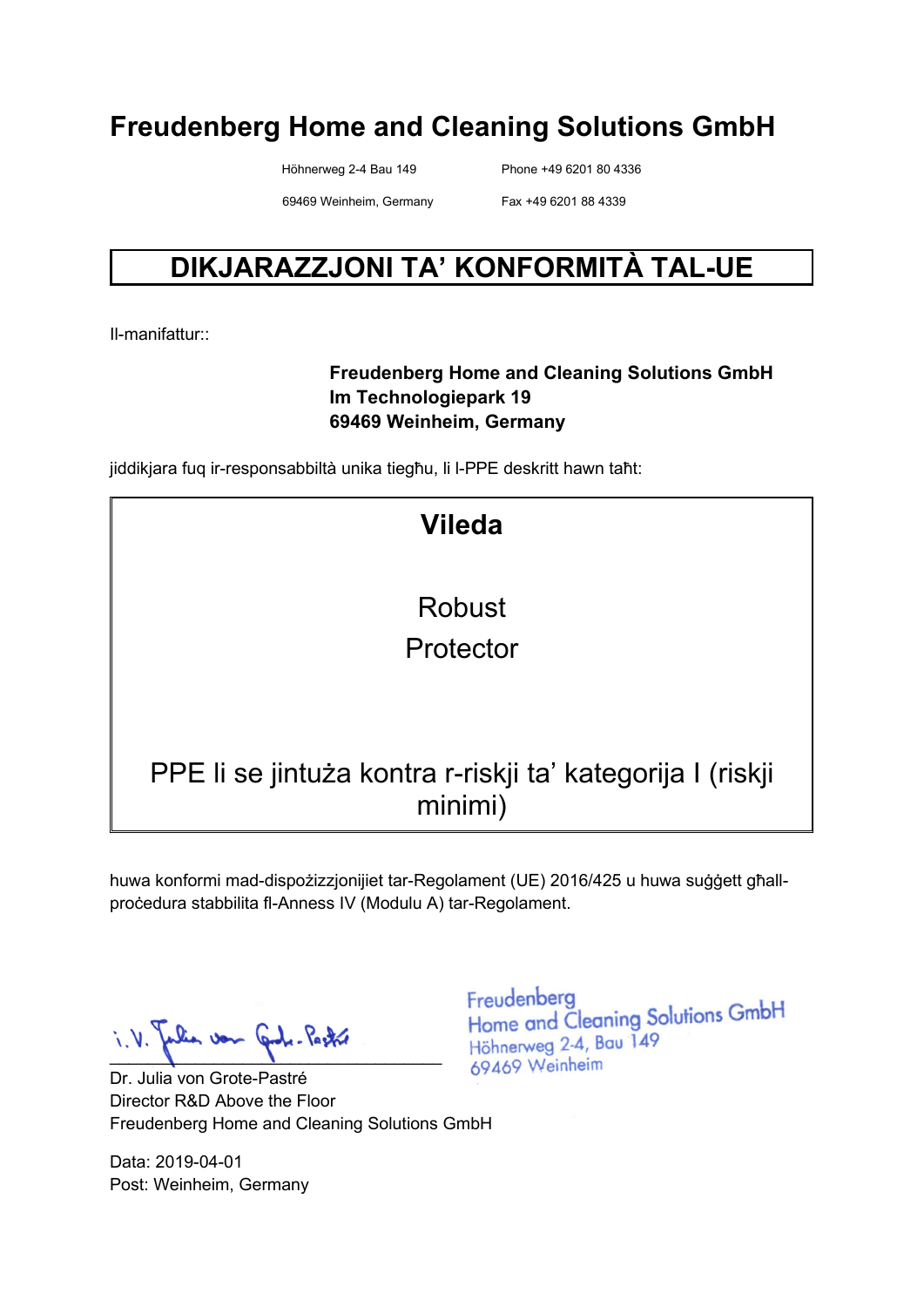Höhnerweg 2-4 Bau 149 Phone +49 6201 80 4336

69469 Weinheim, Germany Fax +49 6201 88 4339

### **EU-CONFORMITEITSVERKLARING**

De fabrikant<sup>..</sup>

#### **Freudenberg Home and Cleaning Solutions GmbH Im Technologiepark 19 69469 Weinheim, Germany**

verklaart onder zijn eigen verantwoordelijkheid dat de hieronder beschreven PBM:

**Vileda** Robust Protector PBM uitsluitend te gebruiken bij risico's van categorie I (minimaal risico)

is in overeenstemming met de bepalingen van Verordening (EU) nr. 2016/425 en valt onder de procedure van bijlage IV (module A) van de verordening.

Julia von Carl. Pastre

Dr. Julia von Grote-Pastré Director R&D Above the Floor Freudenberg Home and Cleaning Solutions GmbH

Datum: 2019-04-01 Plaats: Weinheim, Germany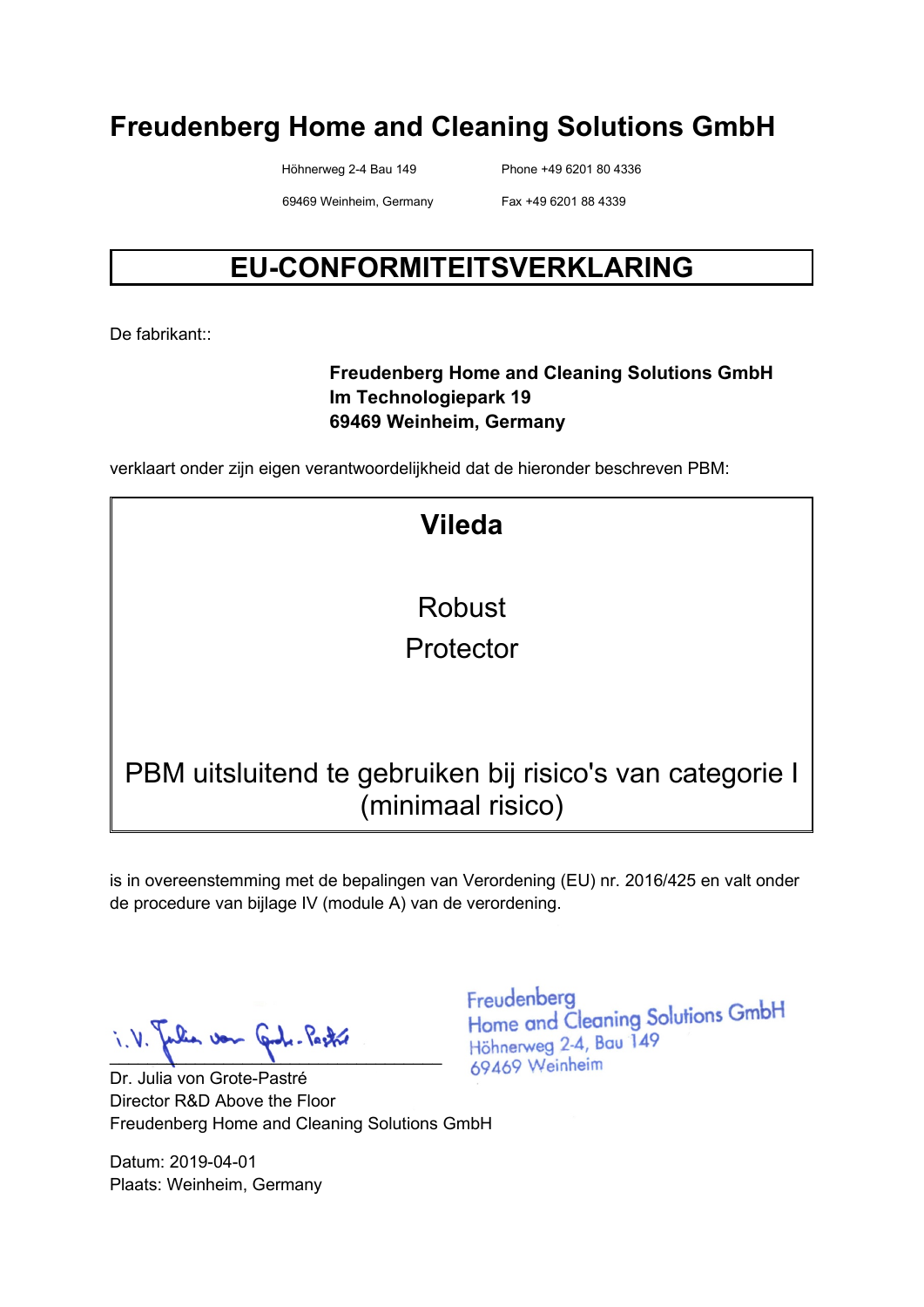Höhnerweg 2-4 Bau 149 Phone +49 6201 80 4336

69469 Weinheim, Germany Fax +49 6201 88 4339

### **DEKLARACJA ZGODNOŚCI UE**

Producent::

#### **Freudenberg Home and Cleaning Solutions GmbH Im Technologiepark 19 69469 Weinheim, Germany**

deklaruje, na swoją wyłączną odpowiedzialność, że ŚOI opisane poniżej:

| <b>Vileda</b>                                                                          |
|----------------------------------------------------------------------------------------|
|                                                                                        |
| Robust                                                                                 |
| Protector                                                                              |
|                                                                                        |
|                                                                                        |
| SOI do stosowania wyłącznie w przypadku zagrożeń<br>kategorii I (zagrożenia minimalne) |

są zgodne z postanowieniami Rozporządzenia (UE) 2016/425 i podlegają procedurze określonej w Załączniku IV (Moduł A) Rozporządzenia.

Julia von Gode-Pastre

Dr. Julia von Grote-Pastré Director R&D Above the Floor Freudenberg Home and Cleaning Solutions GmbH

Data: 2019-04-01 Miejsce: Weinheim, Germany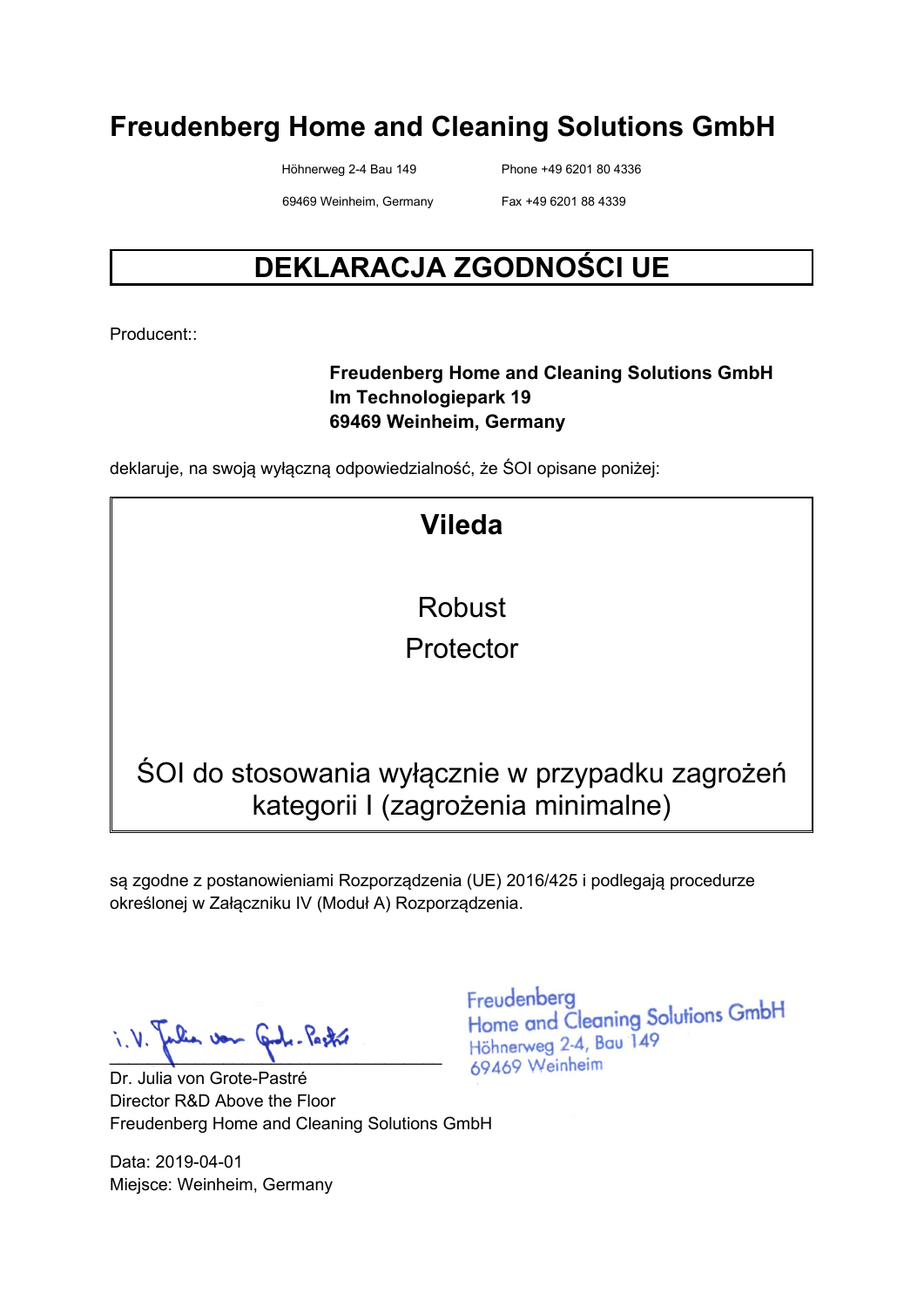Höhnerweg 2-4 Bau 149 Phone +49 6201 80 4336

69469 Weinheim, Germany Fax +49 6201 88 4339

### **DECLARAÇÃO UE DE CONFORMIDADE**

O fabricante:

#### **Freudenberg Home and Cleaning Solutions GmbH Im Technologiepark 19 69469 Weinheim, Germany**

declara, sob a sua exclusiva responsabilidade, que o EPI descrito a seguir:

| <b>Vileda</b>                                          |
|--------------------------------------------------------|
|                                                        |
| <b>Robust</b>                                          |
| Protector                                              |
|                                                        |
|                                                        |
|                                                        |
| EPI destinado a ser utilizado unicamente contra riscos |
| de categoria I (riscos mínimos)                        |

está em conformidade com as disposições do Regulamento (UE) 2016/425 e está sujeito ao procedimento previsto no Anexo IV (Módulo A) do Regulamento.

Julia von Juli-Pastri

Dr. Julia von Grote-Pastré Director R&D Above the Floor Freudenberg Home and Cleaning Solutions GmbH

Data: 2019-04-01 Local: Weinheim, Germany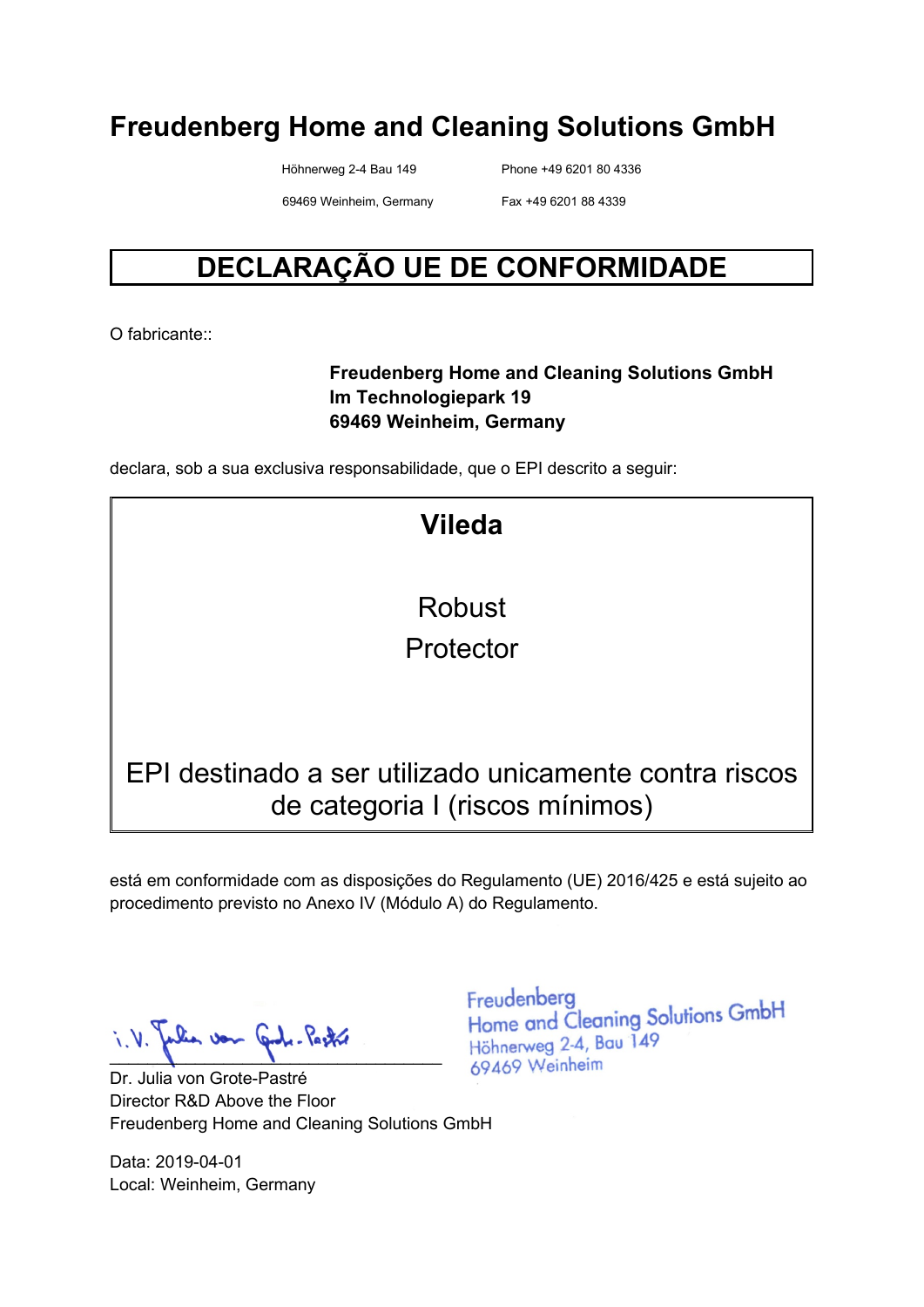Höhnerweg 2-4 Bau 149 Phone +49 6201 80 4336

69469 Weinheim, Germany Fax +49 6201 88 4339

### **DECLARAŢIE DE CONFORMITATE UE**

Producătorul::

#### **Freudenberg Home and Cleaning Solutions GmbH Im Technologiepark 19 69469 Weinheim, Germany**

declară pe propria răspundere că EIP descris în cele ce urmează:

| <b>Vileda</b>                                                        |
|----------------------------------------------------------------------|
|                                                                      |
| Robust                                                               |
| Protector                                                            |
|                                                                      |
|                                                                      |
| EIP utilizat numai împotriva riscurilor (minimale) de<br>categoria I |

este în conformitate cu prevederile Regulamentului (UE) 2016/425, și face obiectul procedurii definite în anexa IV (Modulul A) la Regulament.

Jale von Juli-Pastri

Dr. Julia von Grote-Pastré Director R&D Above the Floor Freudenberg Home and Cleaning Solutions GmbH

Dată: 2019-04-01 Loc: Weinheim, Germany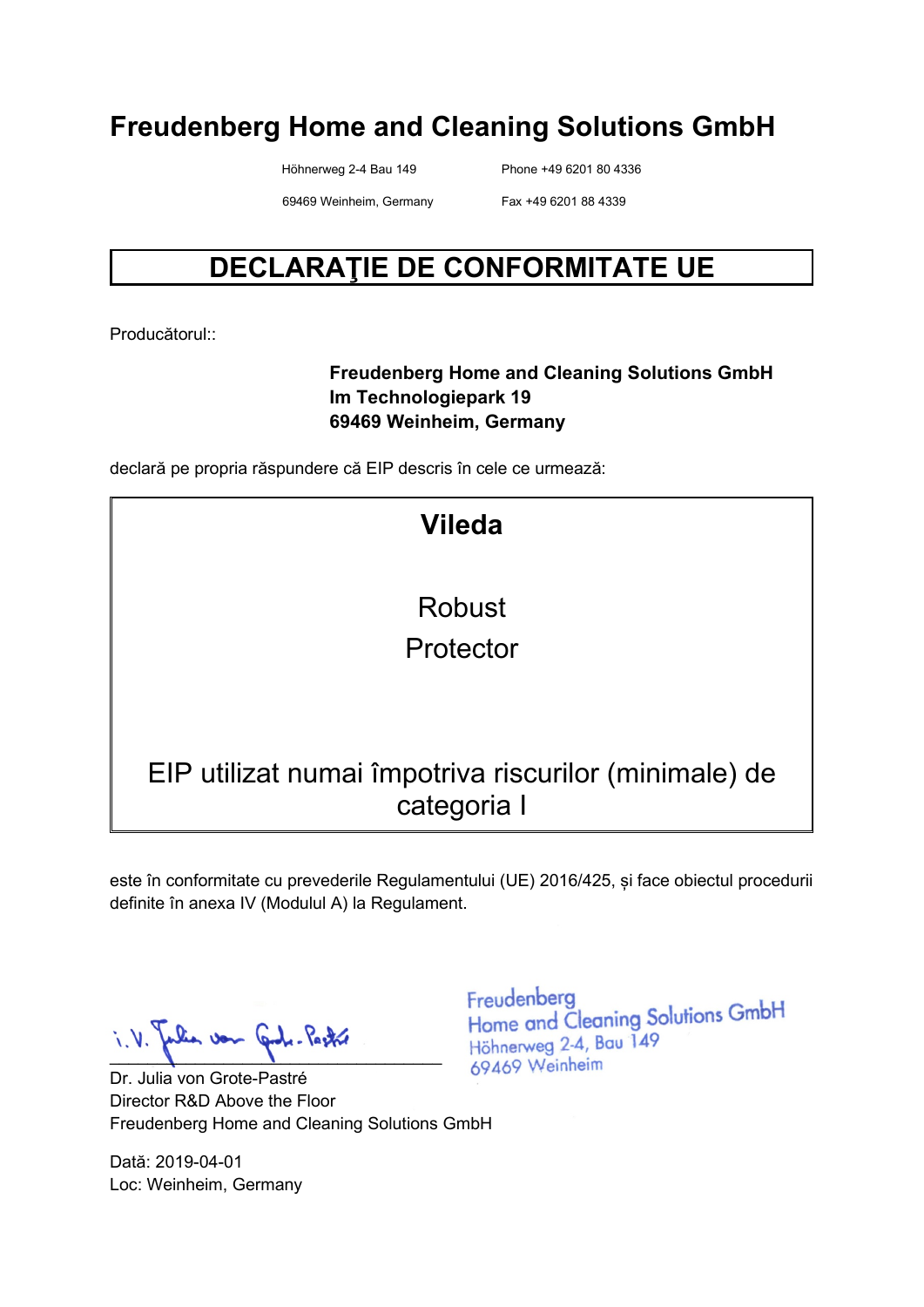Höhnerweg 2-4 Bau 149 Phone +49 6201 80 4336

69469 Weinheim, Germany Fax +49 6201 88 4339

### **VYHLÁSENIE O ZHODE EÚ**

Výrobca::

#### **Freudenberg Home and Cleaning Solutions GmbH Im Technologiepark 19 69469 Weinheim, Germany**

vyhlasuje na svoju výlučnú zodpovednosť, že osobný ochranný prostriedok (OOP) opísaný ďalej:

# **Vileda** Robust Protector OOP na použitie len pre riziká kategórie I (minimálne riziká)

je v súlade s ustanoveniami nariadenia (EÚ) č. 2016/425 a podlieha postupu stanovenému v prílohe IV (modul A) nariadenia.

Julia von Code-Pastre  $\blacksquare$ 

Dr. Julia von Grote-Pastré Director R&D Above the Floor Freudenberg Home and Cleaning Solutions GmbH

Dátum: 2019-04-01 Miesto: Weinheim, Germany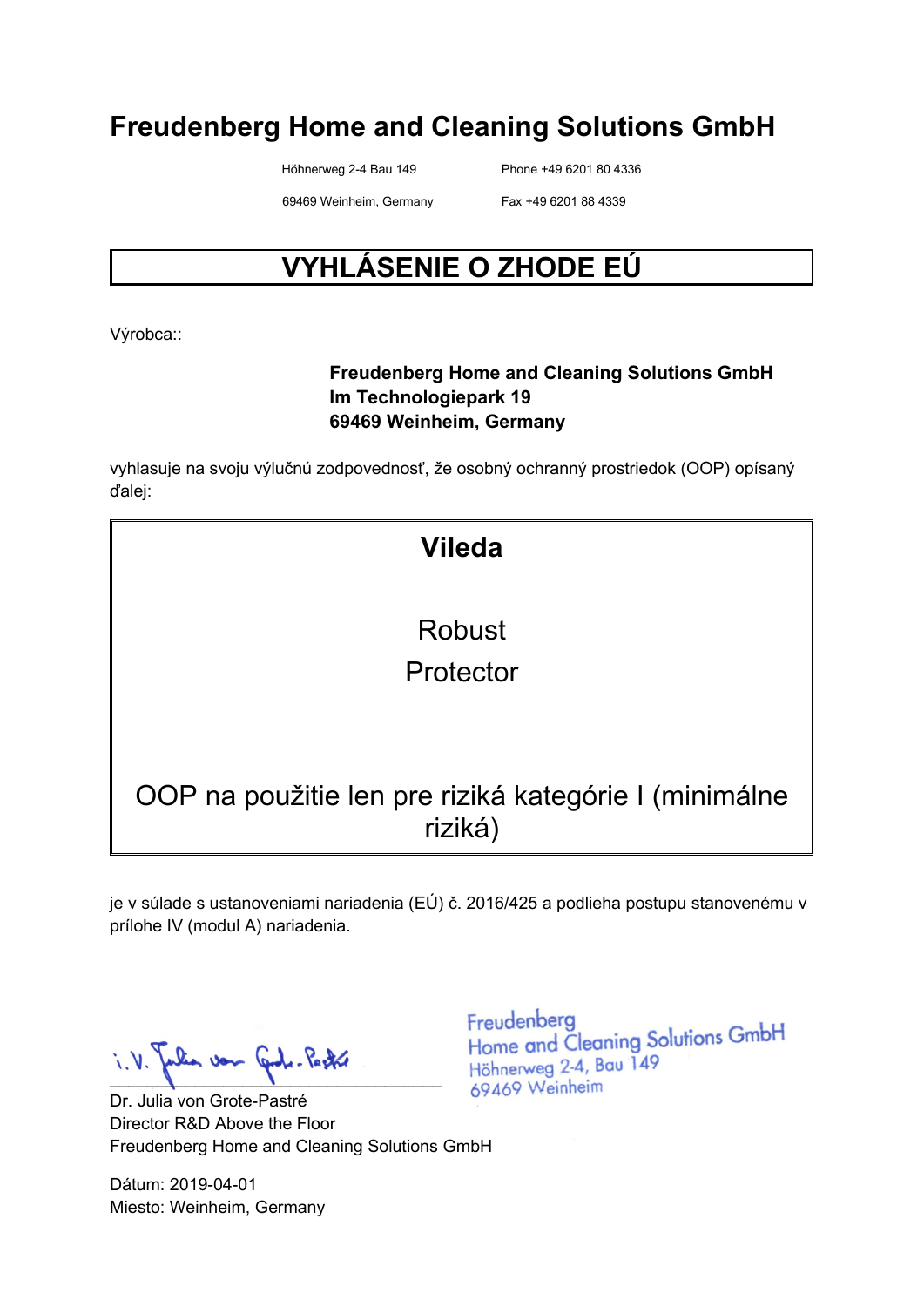Höhnerweg 2-4 Bau 149 Phone +49 6201 80 4336

69469 Weinheim, Germany Fax +49 6201 88 4339

### **IZJAVA EU O SKLADNOSTI**

Proizvajalec::

#### **Freudenberg Home and Cleaning Solutions GmbH Im Technologiepark 19 69469 Weinheim, Germany**

izključno na svojo odgovornost izjavlja, da je osebna zaščitna oprema, opisana v nadaljevanju:

| <b>Vileda</b>                                                                                |  |
|----------------------------------------------------------------------------------------------|--|
| <b>Robust</b>                                                                                |  |
| Protector                                                                                    |  |
|                                                                                              |  |
| Osebna zaščitna oprema, ki se uporablja proti<br>tveganjem kategorije I (minimalna tveganja) |  |

je v skladu z določbami Uredbe (EU) 2016/425 in je predmet postopka iz Priloge IV (modul A) uredbe.

Julia von Code-Pastre  $\blacksquare$ 

Dr. Julia von Grote-Pastré Director R&D Above the Floor Freudenberg Home and Cleaning Solutions GmbH

Datum: 2019-04-01 Kraj: Weinheim, Germany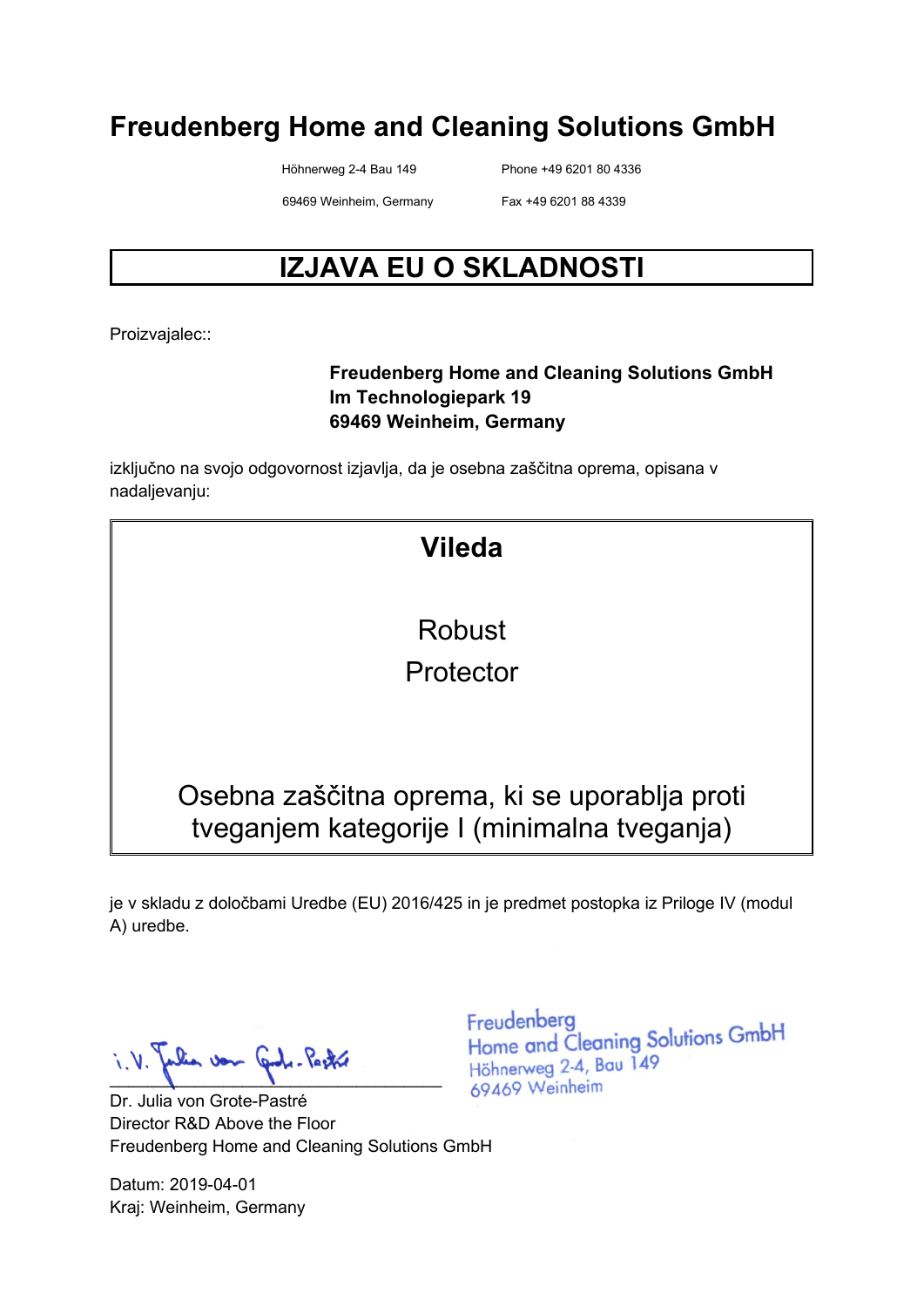Höhnerweg 2-4 Bau 149 Phone +49 6201 80 4336

69469 Weinheim, Germany Fax +49 6201 88 4339

### **EU:N VAATIMUSTENMUKAISUUSVAKUUTUS**

Valmistaja::

#### **Freudenberg Home and Cleaning Solutions GmbH Im Technologiepark 19 69469 Weinheim, Germany**

vakuuttaa yksinomaisella vastuullaan, että seuraavassa kuvattu henkilönsuojain:

| <b>Vileda</b>                                                                         |
|---------------------------------------------------------------------------------------|
|                                                                                       |
| Robust                                                                                |
| Protector                                                                             |
|                                                                                       |
|                                                                                       |
| Vain kategorian I riskejä vastaan käytettävä<br>henkilönsuojain (minimaaliset riskit) |

on yhdenmukainen asetuksen (EU) 2016/425 mukaisesti ja sitä koskee asetuksen liitteessä IV (moduuli A) määritetty menettely.

Julia von Juli-Pastri

Dr. Julia von Grote-Pastré Director R&D Above the Floor Freudenberg Home and Cleaning Solutions GmbH

Päiväys: 2019-04-01 Paikka: Weinheim, Germany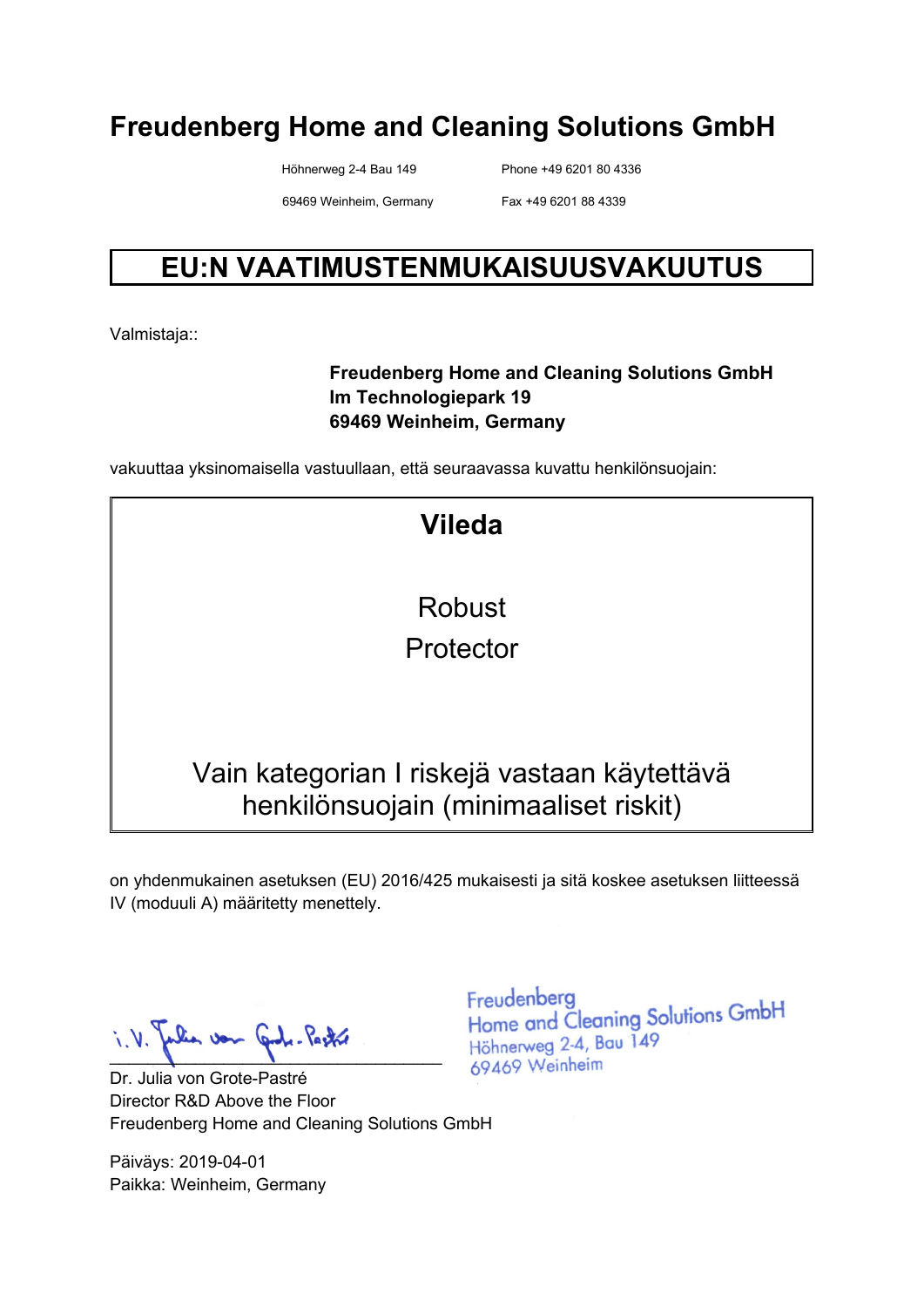Höhnerweg 2-4 Bau 149 Phone +49 6201 80 4336

69469 Weinheim, Germany Fax +49 6201 88 4339

### **EU-FÖRSÄKRAN OM ÖVERENSSTÄMMELSE**

Tillverkare::

#### **Freudenberg Home and Cleaning Solutions GmbH Im Technologiepark 19 69469 Weinheim, Germany**

förklarar under eget ansvar att den PPE-produkt som beskrivs nedan:

| <b>Vileda</b>                                                                     |
|-----------------------------------------------------------------------------------|
|                                                                                   |
| Robust                                                                            |
| Protector                                                                         |
|                                                                                   |
|                                                                                   |
| PPE-produkt som enbart ska användas mot risker av<br>kategori I (minimala risker) |

överensstämmer med bestämmelserna i förordning (EU) 2016/425 och omfattas av förfarandet som beskrivs i bilaga IV (modul A) i förordningen.

Julia von Gode-Pastre

Dr. Julia von Grote-Pastré Director R&D Above the Floor Freudenberg Home and Cleaning Solutions GmbH

Datum: 2019-04-01 Ort: Weinheim, Germany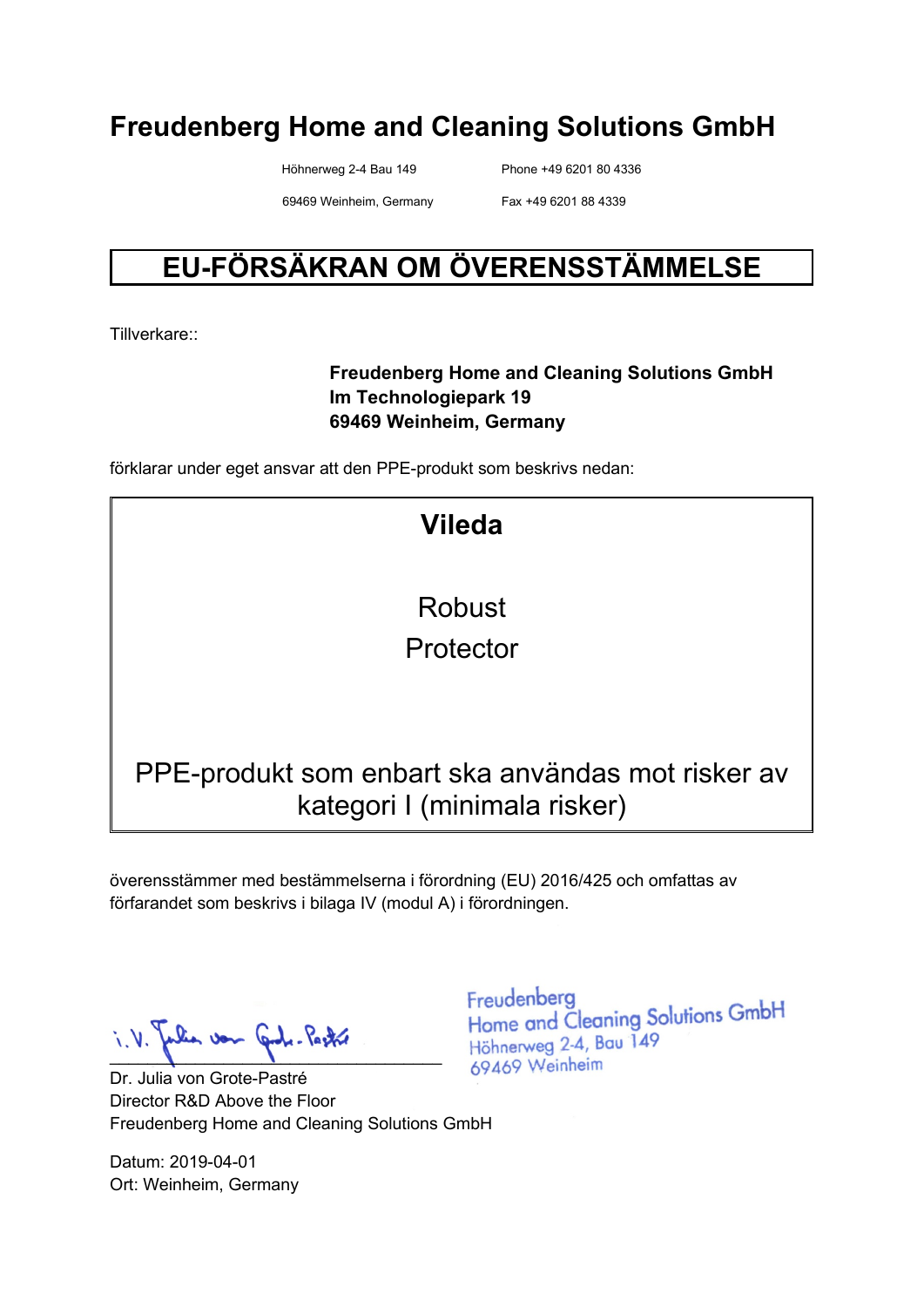Höhnerweg 2-4 Bau 149 Phone +49 6201 80 4336

69469 Weinheim, Germany Fax +49 6201 88 4339

### **EU-ERKLÆRING OM OVERENSSTEMMELSE**

Produsenten::

#### **Freudenberg Home and Cleaning Solutions GmbH Im Technologiepark 19 69469 Weinheim, Germany**

erklærer på eget ansvar at PPE beskrevet nedenfor:

| <b>Vileda</b>                                              |
|------------------------------------------------------------|
|                                                            |
| Robust                                                     |
| Protector                                                  |
|                                                            |
|                                                            |
|                                                            |
| PPE som kun skal brukes mot kategori I (minimal<br>risiko) |

er i samsvar med bestemmelsene i regulativ (EU) 2016/425 og er underlagt prosedyren fastsatt i vedlegg IV (modul A) i regulativ.

Julia von Gul. Pastró

Dr. Julia von Grote-Pastré Director R&D Above the Floor Freudenberg Home and Cleaning Solutions GmbH

Dato: 2019-04-01 Sted: Weinheim, Germany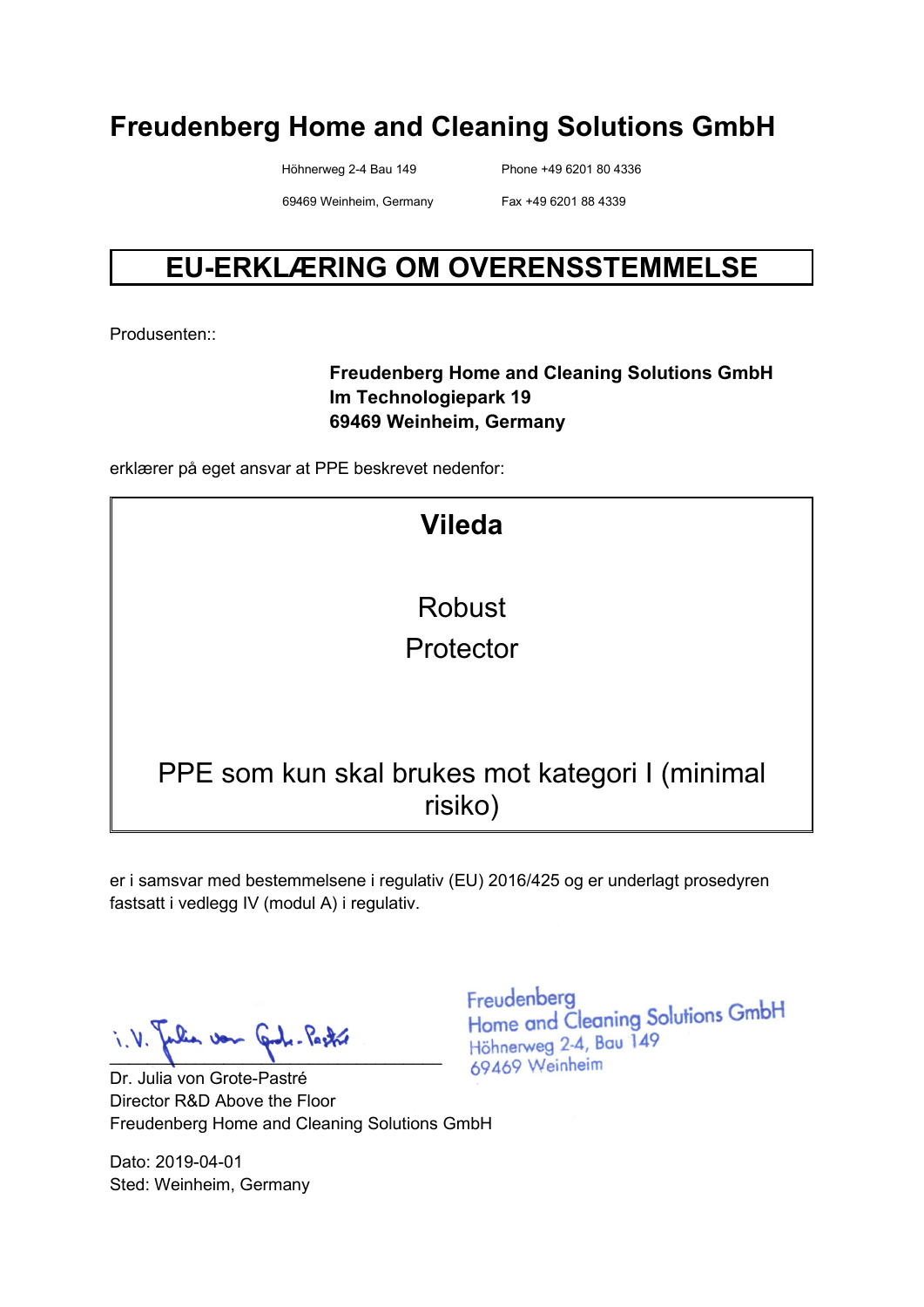Höhnerweg 2-4 Bau 149 Phone +49 6201 80 4336

69469 Weinheim, Germany Fax +49 6201 88 4339

### **ДЕКЛАРАЦИЯ СООТВЕТСТВИЯ ЕС**

Производитель::

#### **Freudenberg Home and Cleaning Solutions GmbH Im Technologiepark 19 69469 Weinheim, Germany**

заявляет под свою исключительную ответственность, что СИЗ, описание которого приведено ниже:

| <b>Vileda</b>                                                                       |
|-------------------------------------------------------------------------------------|
| Robust                                                                              |
| Protector                                                                           |
|                                                                                     |
| СИЗ, предназначенное для защиты только от<br>рисков категории I (минимальные риски) |

соответствует требованиям Регламента (ЕС) 2016/425 и подвергается процедуре, изложенной в приложении IV (модуль A) Регламента.

 $\blacksquare$ 

Dr. Julia von Grote-Pastré Director R&D Above the Floor Freudenberg Home and Cleaning Solutions GmbH

Дата: 2019-04-01 Место: Weinheim, Germany